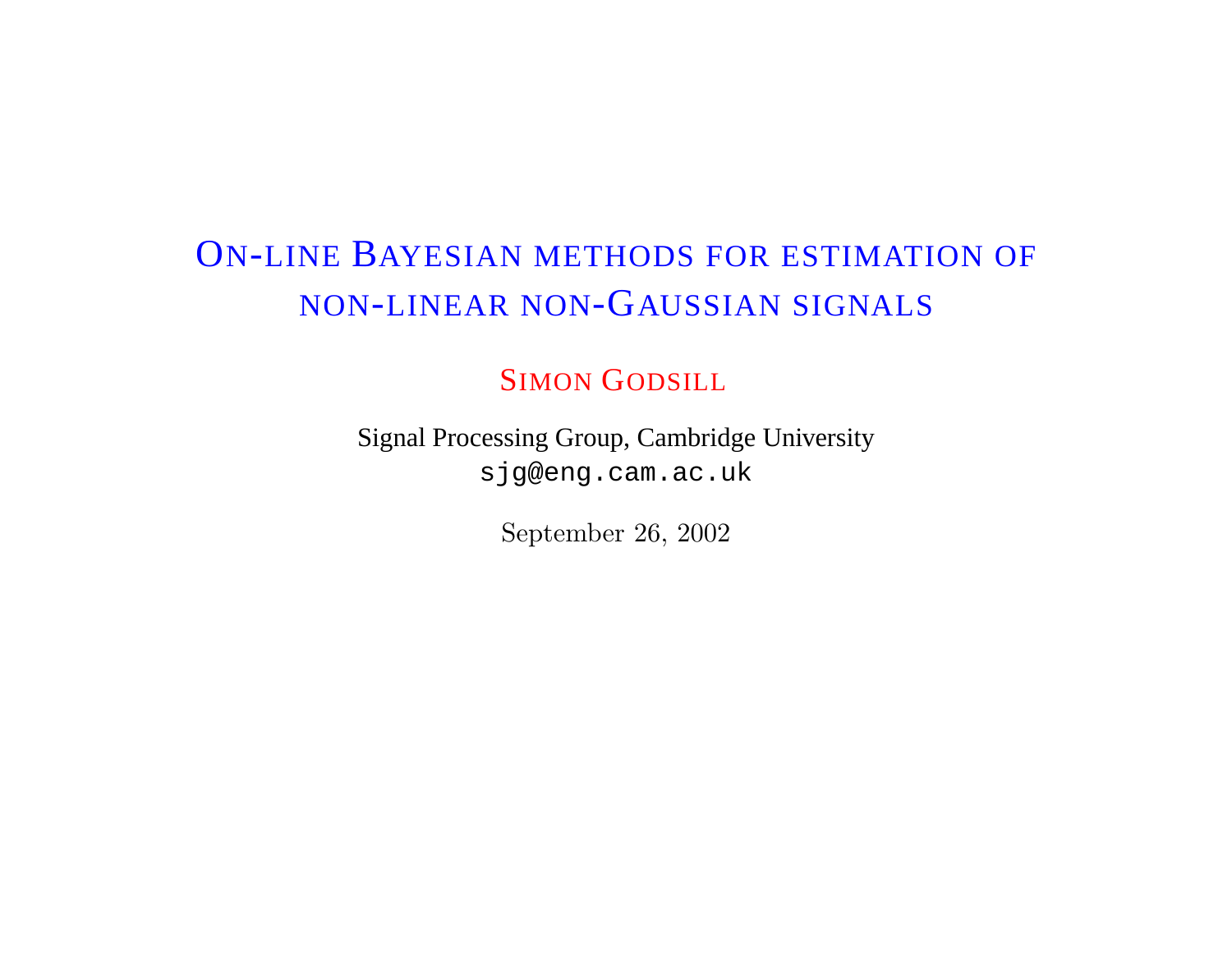Figure 1: Filtering densites evolving through time (blue line is true state value)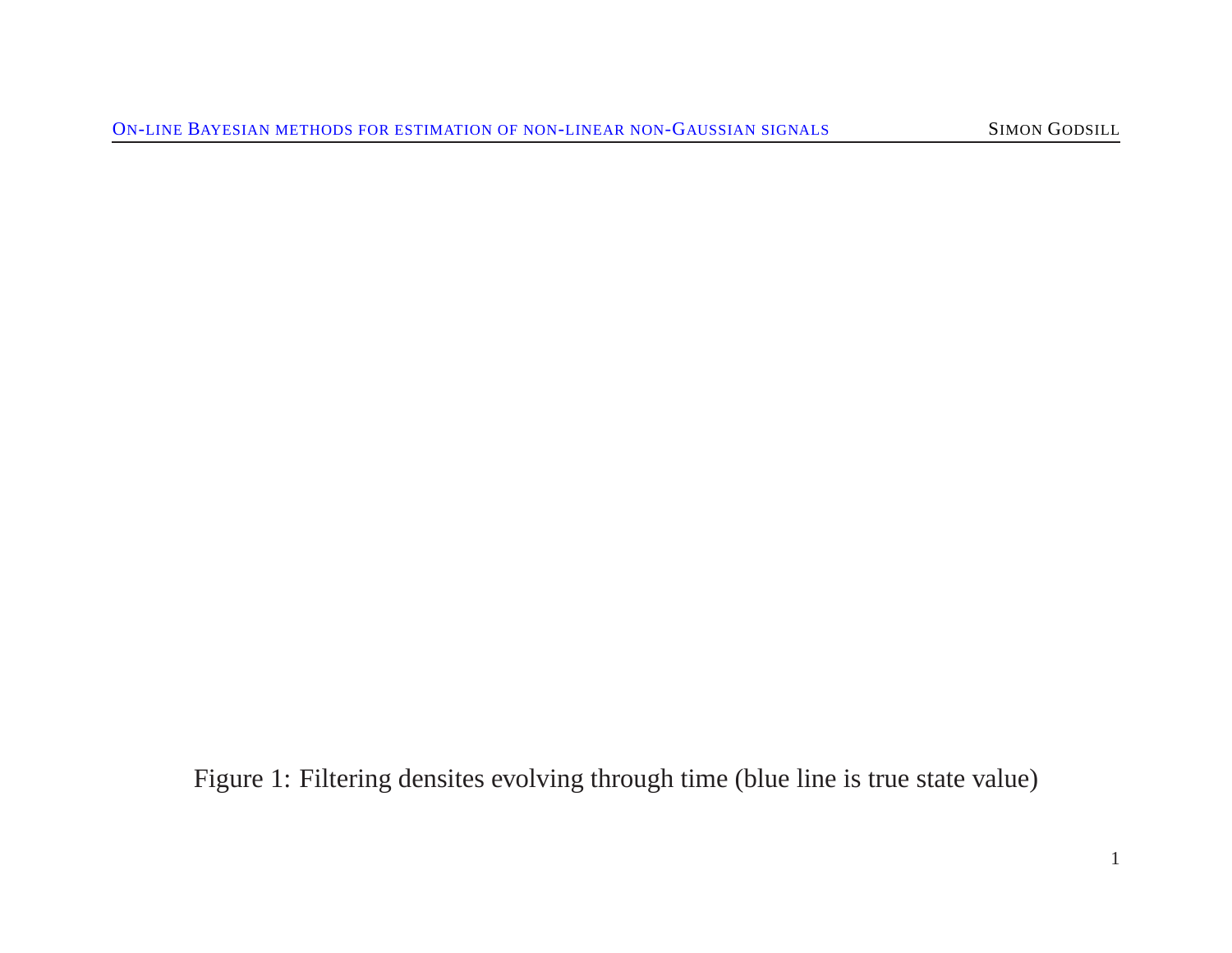### **INTRODUCTION**

In many signal processing applications it is required to estimate a latent or 'hidden' process (the 'state' of the system) from noisy, convolved or non-linearly distorted observations. Since data also arrive sequentially in many applications it is therefore desirable (or essential) to estimate the hidden process on-line, in order to avoid memory storage of huge datasets and to make inferences and decisions in real time. Some typical applications from the engineering perspective include:

- Tracking for radar and sonar applications
- Real-time enhancement of speech and audio signals
- Sequence and channel estimation in digital communications channels
- Medical monitoring of patient eeg/ecg signals
- Image sequence tracking

In this tutorial we will consider sequential estimation in such applications. Only when the system is linear and Gaussian can exact estimation be performed, using the classical Kalman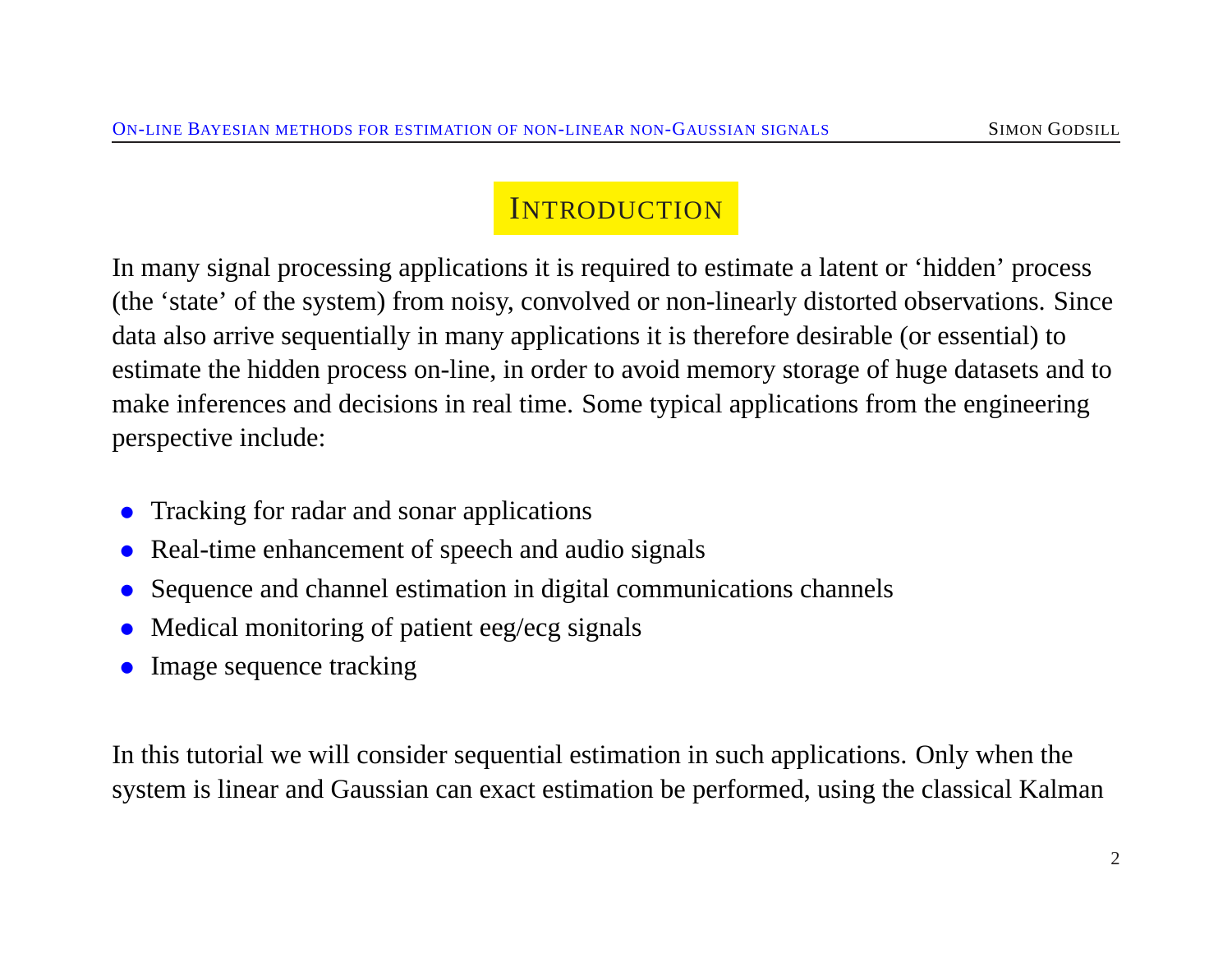filter. I will present a succinct derivation of the Kalman filter, based on Bayesian updating of probability models. In most applications, however, there are elements of non-Gaussianity and/or non-linearity which make analytical computations impossible. Here we must adopt numerical strategies. I will consider a powerful class of Monte Carlo filters, known generically as particle filters, which are well-adapted to general problems in this category. Worked examples will be given for several simple modelling scenarios.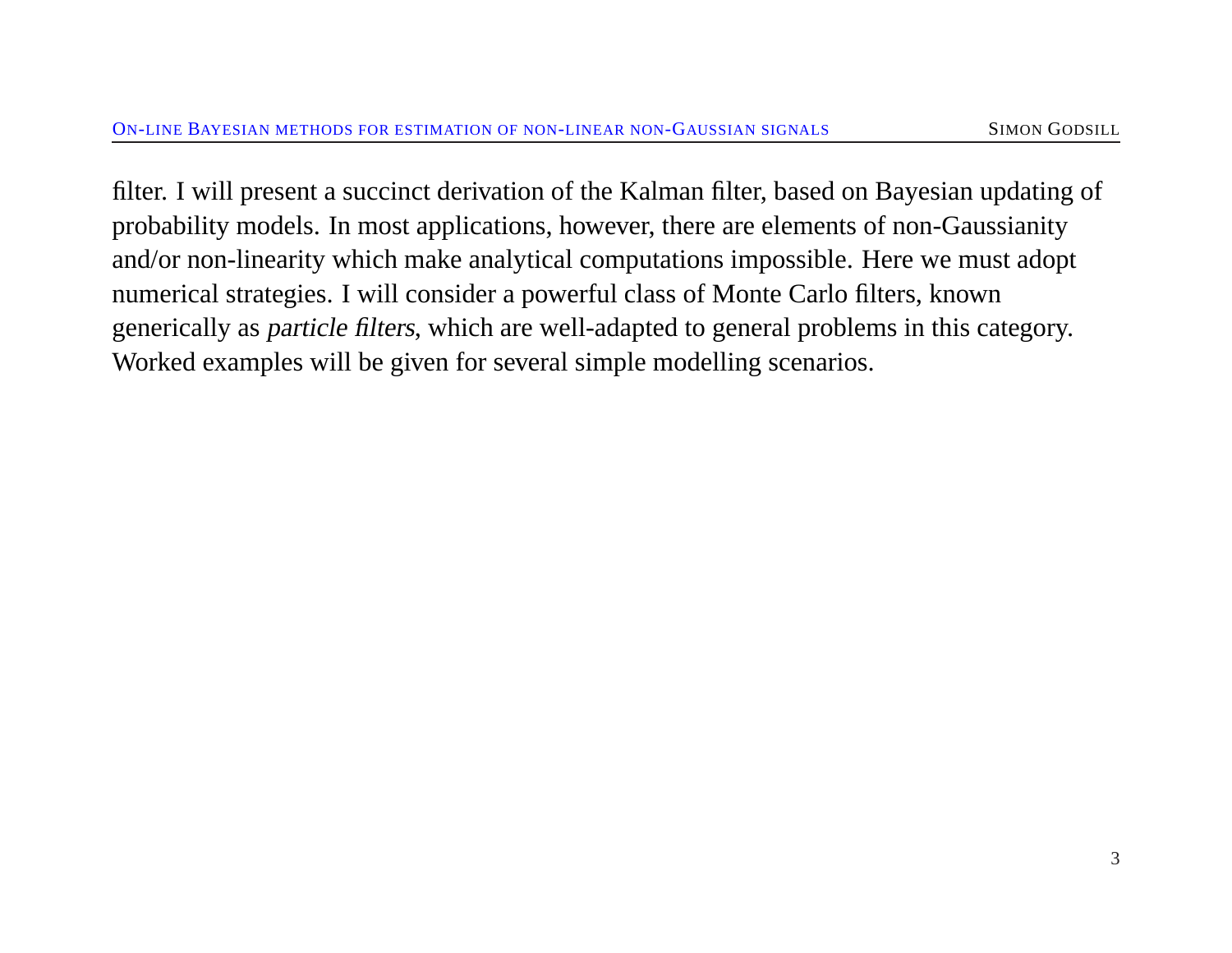### **OVERVIEW**

- General summary of Bayesian methods
- State space models, filtering and smoothing
- The Kalman filter
- The extended Kalman filter
- The particle filter
- Developments and conclusions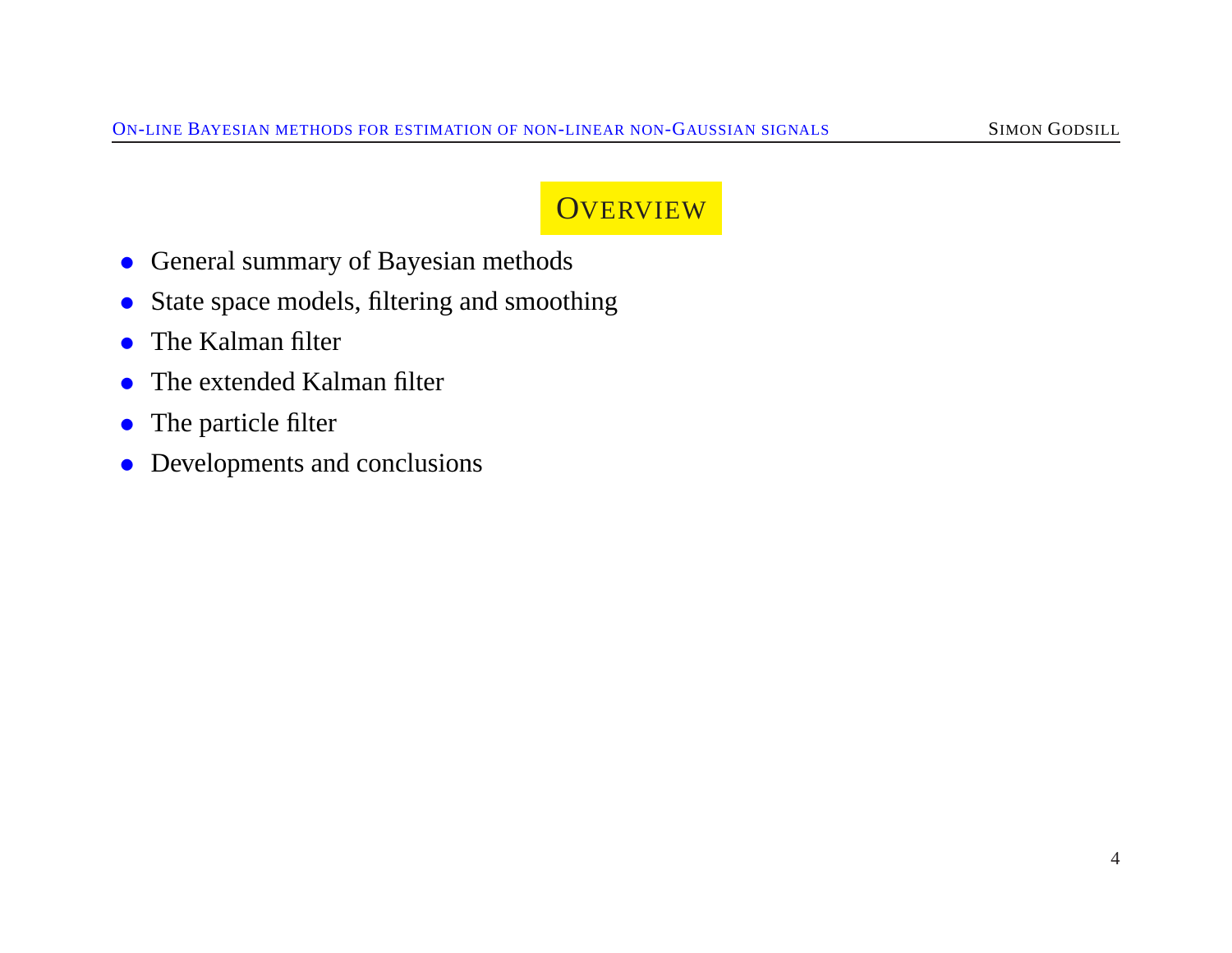### BAYESIAN INFERENCE - OVERVIEW

Observations: y

Quantity of interest: x

Other parameters/unknowns: θ

Likelihood:

$$
p(\mathbf{y} | \mathbf{x}, \boldsymbol{\theta})
$$

Joint posterior for all unknowns (by Bayes Rule):

$$
p(\mathbf{x}, \boldsymbol{\theta} | \mathbf{y}) = \frac{p(\mathbf{y} | \mathbf{x}, \boldsymbol{\theta}) p(\mathbf{x}, \boldsymbol{\theta})}{p(\mathbf{y})}
$$

Marginal posterior for x:

$$
p(\mathbf{x} | \mathbf{y}) = \int_{\theta} p(\mathbf{x}, \theta | \mathbf{y}) d\theta
$$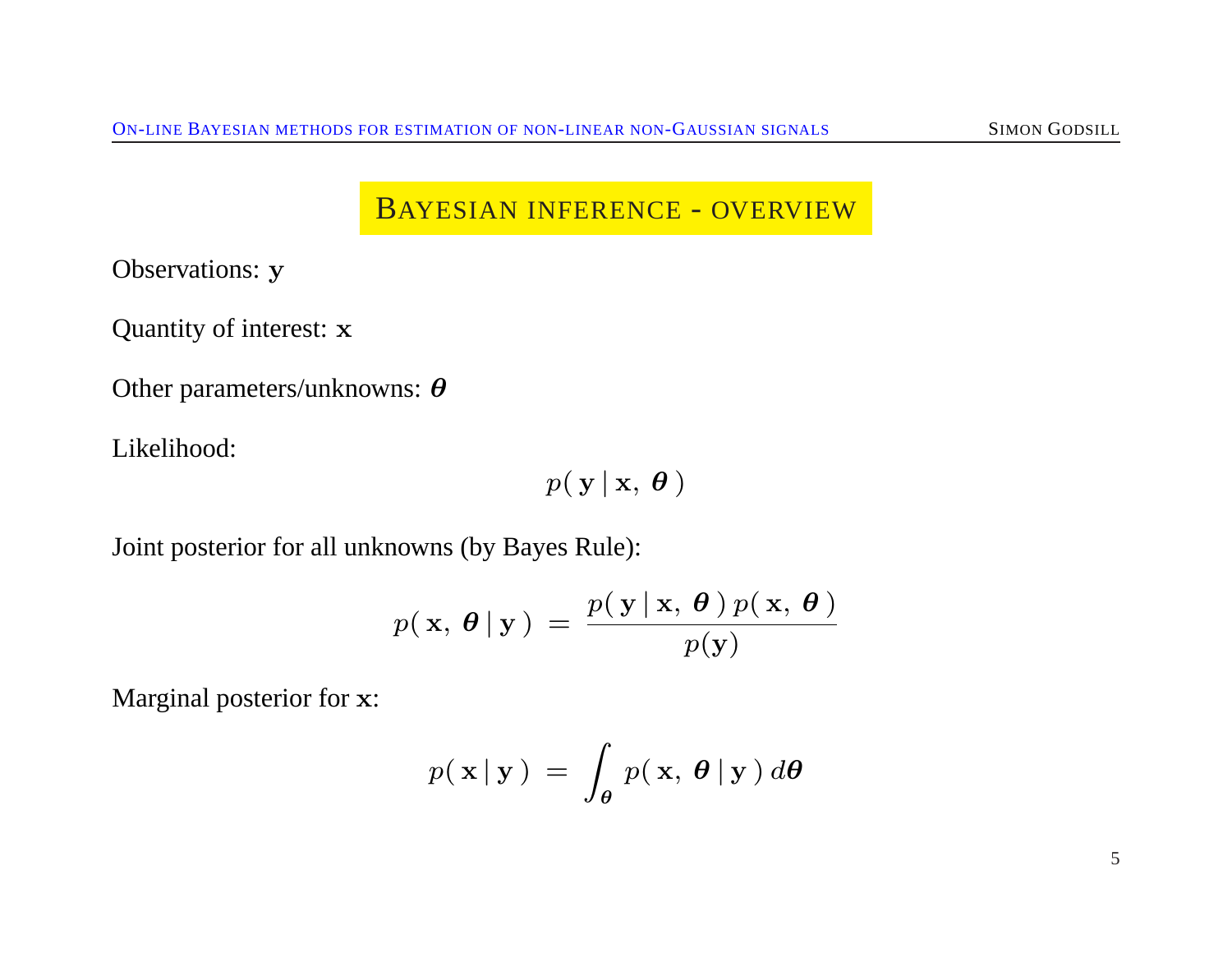Marginal posterior is used for inference about the quantity of interest, x.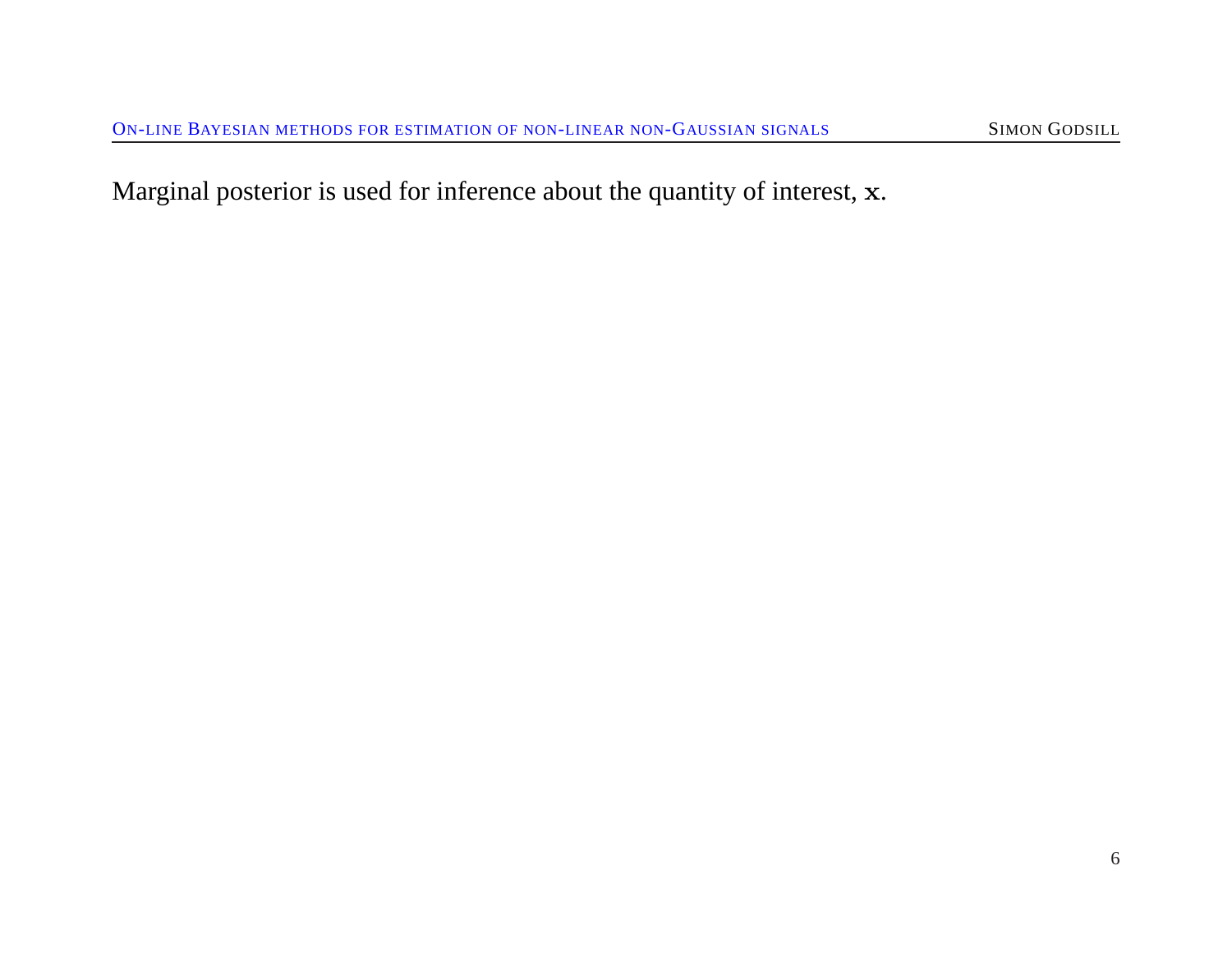#### STATE SPACE MODELS

First define the notations used. We will consider a very general class of time series models, the state space model. Almost all models of practical utility can be represented within this category, using a state vector of finite dimension. The sequential inference methods presented can readily be extended beyond the Markovian state space models given here, but for simplicity we retain the standard Markovian setup.

Note: from here on column vectors are denoted in standard typeface, e.g.  $x_t$ , and matrices are denoted by capitals, e.g. B. This avoids some cumbersome heavy typeface notations.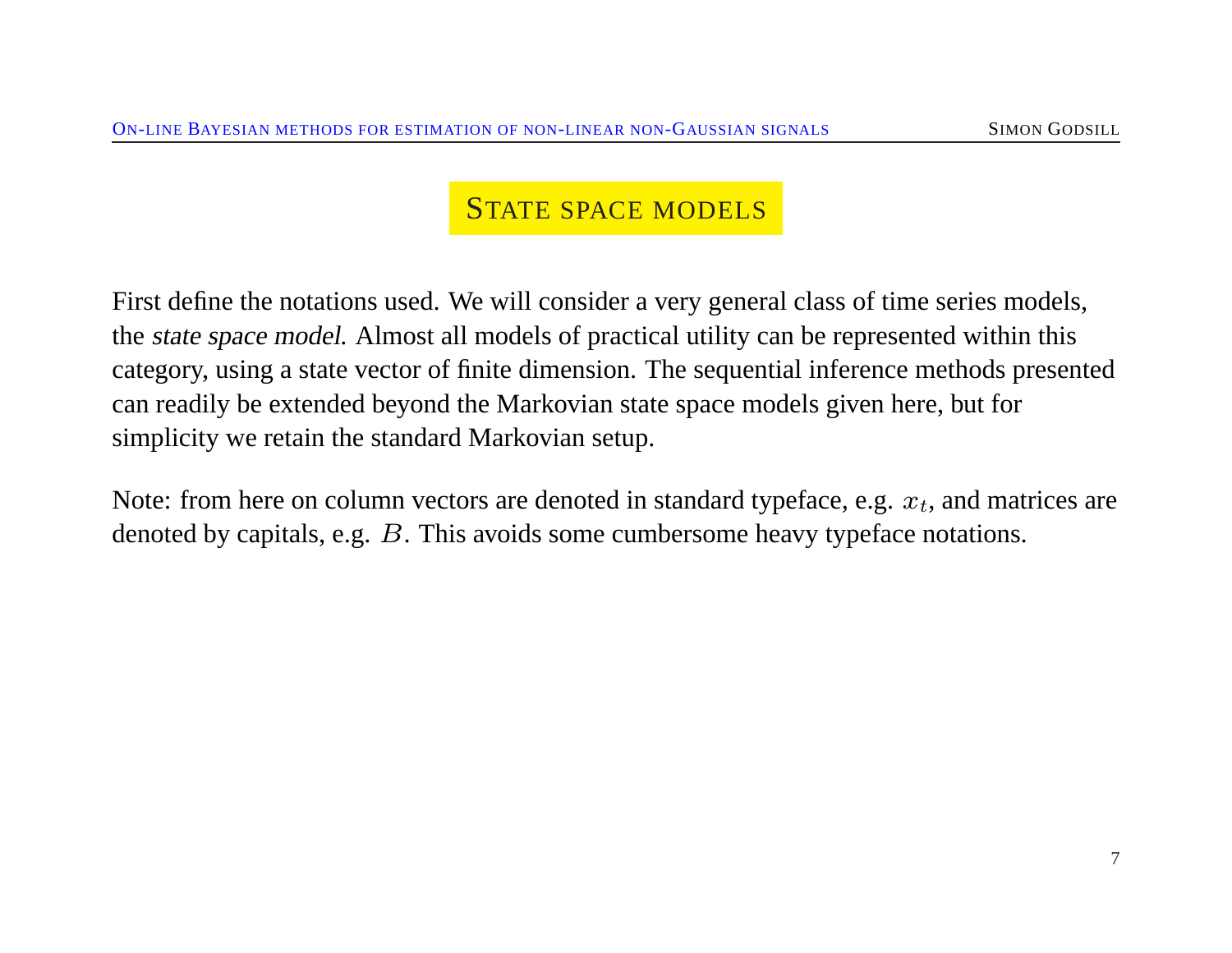- Consider a time series with states  $x_t, t \in \{0, 2, ..., T\}$ .
- The states evolve in time according to a probability model. Assume a Markov structure, i.e.

$$
p(x_{t+1}|x_0, x_1, ..., x_t) = f(x_{t+1}|x_t)
$$
\n(1)

• The states are 'partially' observed through a likelihood function for observations  $\{y_t\}$ which are assumed iid given the states, i.e.

$$
p(y_{t+1}|x_0, x_1, \ldots, x_t, x_{t+1}, y_0, y_1, \ldots, y_t) = g(y_{t+1}|x_{t+1})
$$
\n(2)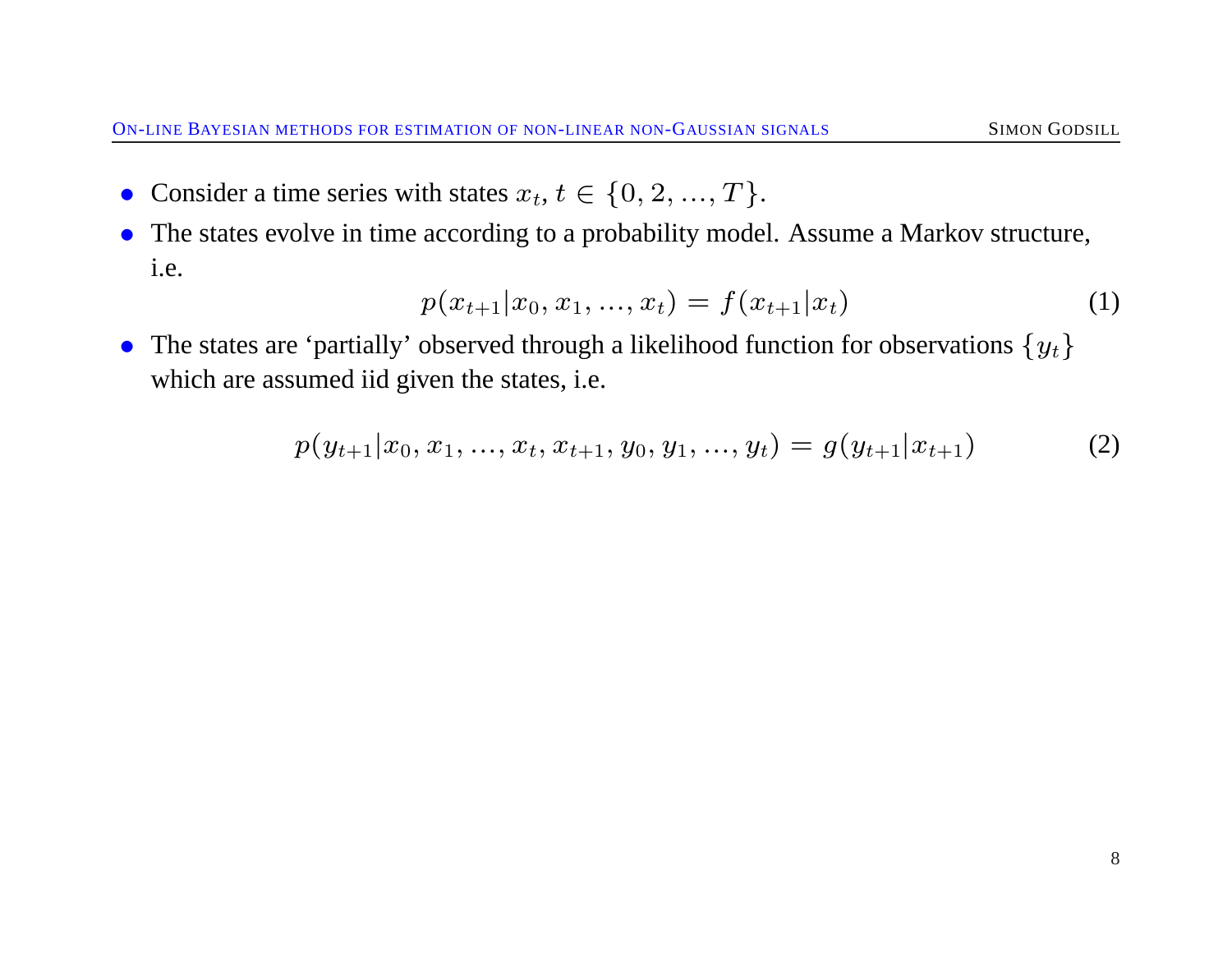Summarise as a 'state space' or 'dynamical' model:

$$
x_{t+1} \stackrel{\text{iid}}{\sim} f(x_{t+1}|x_t) \qquad \text{State evolution density}
$$
  

$$
y_{t+1} \stackrel{\text{iid}}{\sim} g(y_{t+1}|x_{t+1}) \qquad \text{Observation density}
$$
 (3)

Joint density can be expressed using the probability chain rule:

$$
p(x_{0:t}, y_{0:t}) = f(x_0) \prod_{i=1}^t f(x_t | x_{t-1}) \prod_{i=0}^t g(y_t | x_t)
$$

where  $f(x_0)$  is the distribution of the initial state,  $x_{0:t} \stackrel{\triangle}{=} (x_0, ..., x_t)$  and  ${y_{0:t}} \stackrel{\triangle}{=} (y_0,...,y_t).$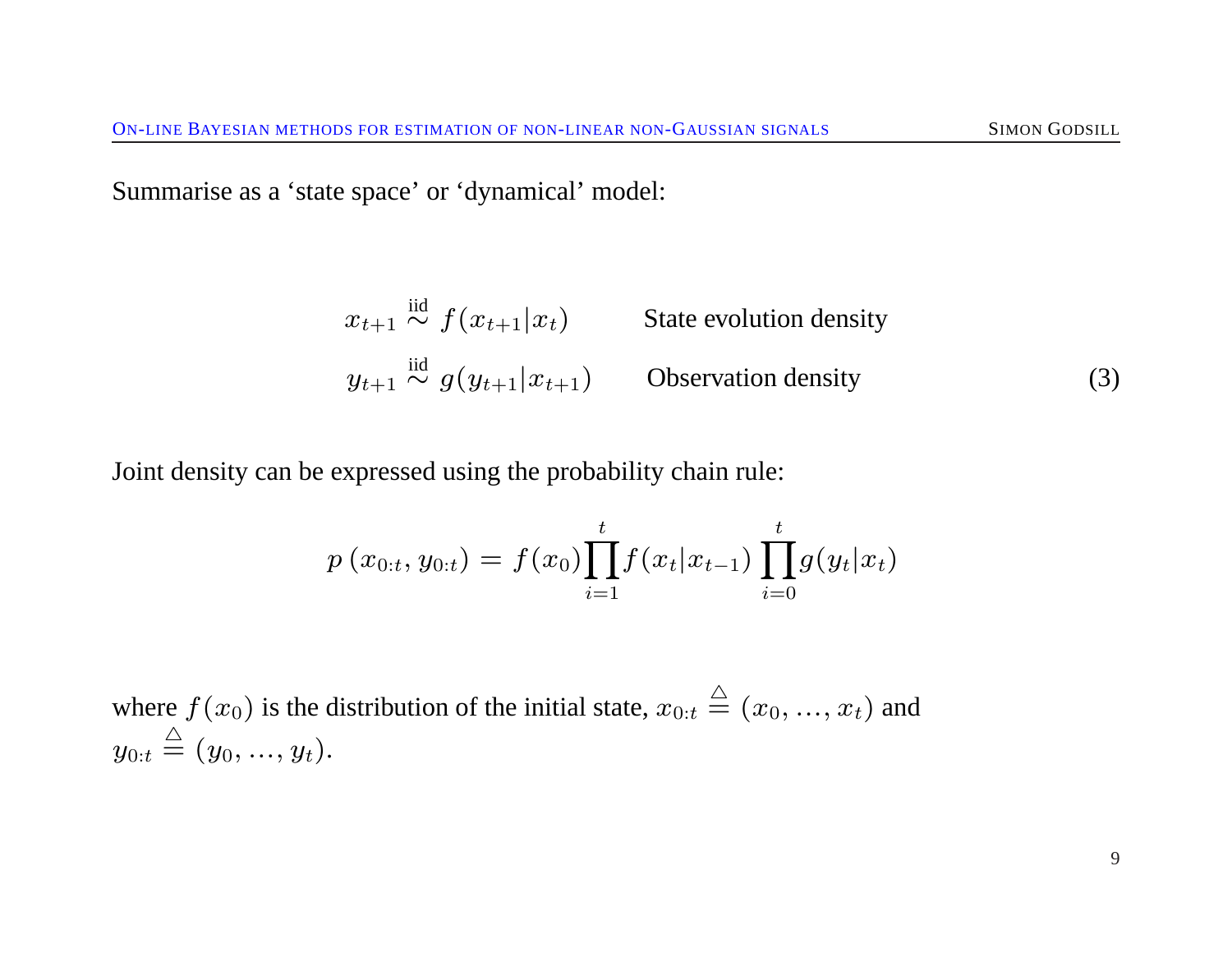### EXAMPLE: LINEAR AR MODEL OBSERVED IN NOISE

$$
z_t = \sum_{i=1}^{P} a_i z_{t-i} + e_t
$$

$$
y_t = z_t + w_t
$$

with  $e_t$  and  $w_t$  independently distributed as zero mean Gaussians with variance  $\sigma_e^2$  $\frac{2}{e}$  and  $\sigma_w^2$ , respectively (fixed and known).

 $a_i$  are the AR coefficients, of order  $P$ , also assumed here to be fixed and known.

We observe the noisy signal  $y_t$ .

The only unknown here is the signal  $z_t$ .

Form state vector as:

$$
x_t = [z_t, z_{t-1}, \dots, z_{t-P+1}]^T
$$
\n(4)

10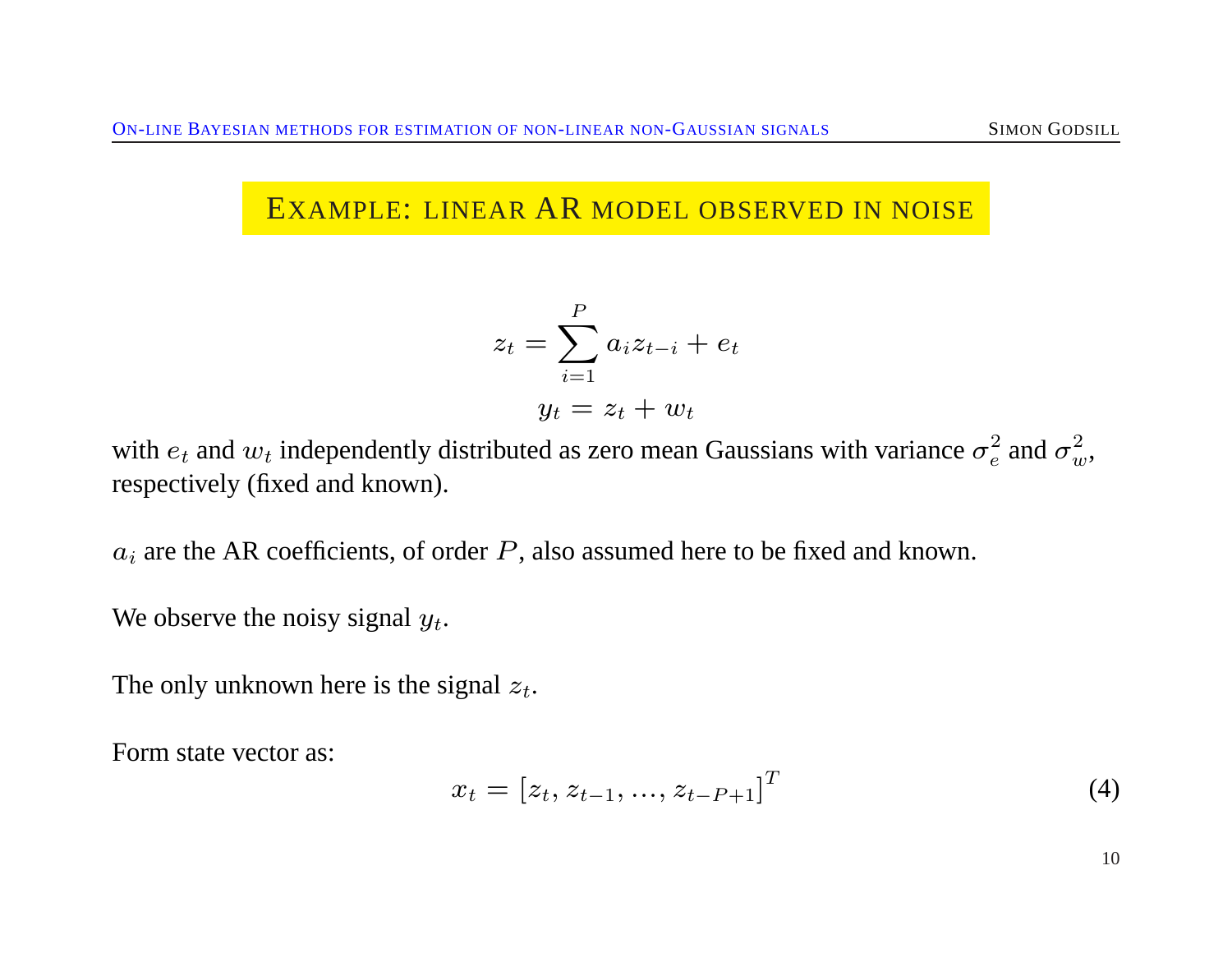Then a state space model in terms of the signal values is obtained as:

$$
x_t = Ax_{t-1} + e_t \tag{5}
$$

$$
y_t = Bx_t + w_t \tag{6}
$$

where:

$$
A = \left[ \begin{array}{cccc} a_1 & a_2 & \dots & a_P \\ 1 & 0 & \dots & 0 \\ 0 & 1 & \dots & 0 \\ 0 & 0 & \dots & 0 \\ 0 & 0 & \dots & 0 \end{array} \right] \tag{7}
$$

$$
B = 1 \quad 0 \quad 0 \quad \dots \quad 0 \tag{8}
$$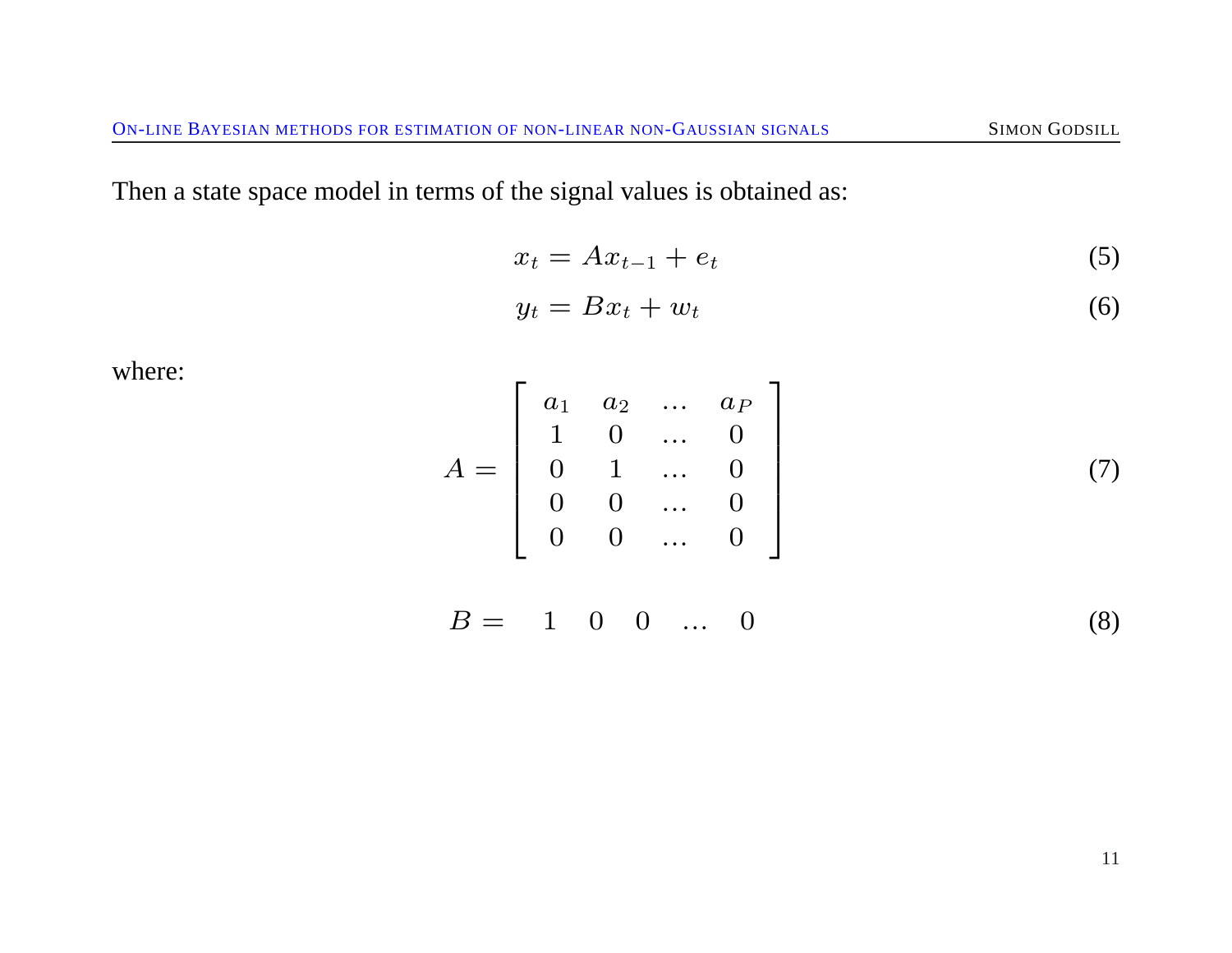Alternatively, in terms of state evolution and observation densities:

$$
f(x_{t+1}|x_t) = \mathcal{N}(x_{t+1}|Ax_t, \sigma_e^2)
$$
  

$$
g(y_t|x_t) = \mathcal{N}(y_t|Bx_t, \sigma_w^2)
$$
 (9)

This is an example of the linear Gaussian state space model, an important special case that is used extensively to construct algorithms in the nonlinear non-Gaussian case (extended Kalman filters, Rao-Blackwellised particle filters, ...).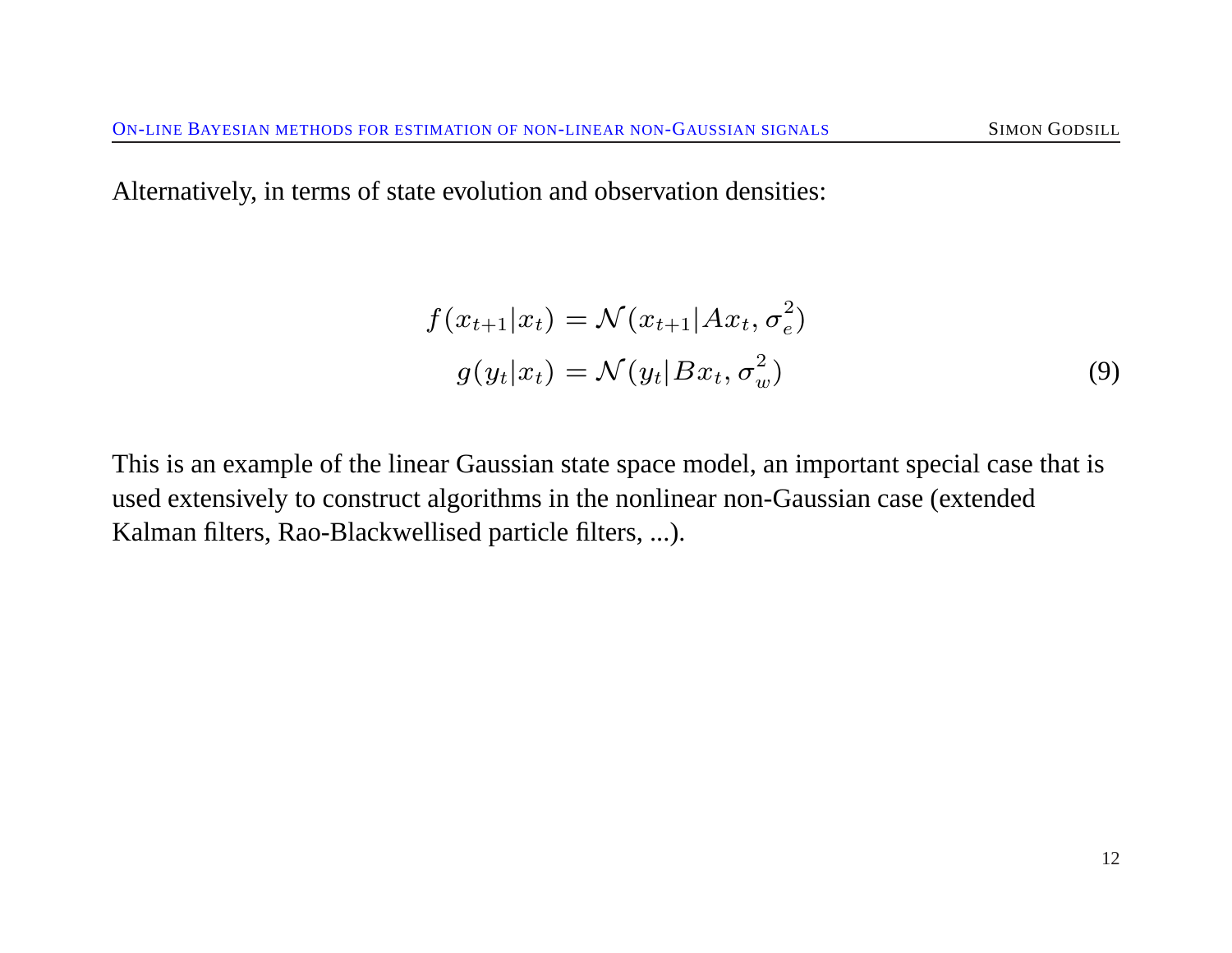### EXAMPLE: NON-LINEAR MODEL:

$$
x_t = A(x_{t-1}) + v_t
$$
  
=  $\frac{x_{t-1}}{2} + 25 \frac{x_{t-1}}{1 + x_{t-1}^2} + 8 \cos(1.2t) + v_t$   

$$
y_t = B(x_t) + w_t
$$
  
=  $\frac{(x_t)^2}{20} + w_t$ 

where  $v_t \sim \mathcal{N}(0, \sigma_v^2)$  and  $w_t \sim \mathcal{N}(0, \sigma_w^2)$ .

This may be expressed in terms of density functions as:

$$
f(x_{t+1}|x_t) = \mathcal{N}(x_{t+1}|A(x_t), \sigma_v^2)
$$

$$
g(y_t|x_t) = \mathcal{N}(y_t|B(x_t), \sigma_w^2)
$$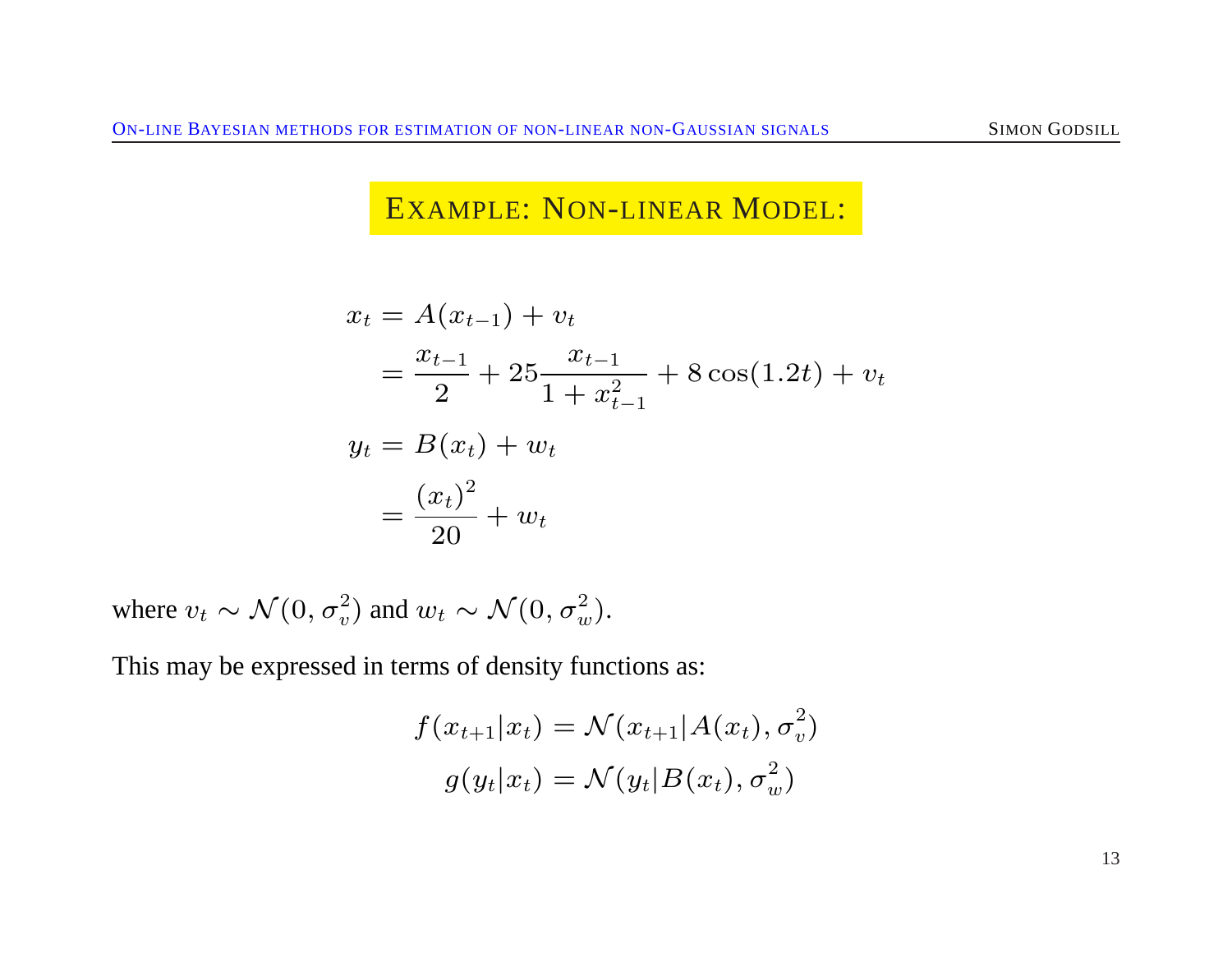#### INFERENCE TASKS

Observe data:

$$
y_{0:t} \stackrel{\triangle}{=} (y_0,...,y_t)
$$

Wish to infer the 'hidden states':

$$
x_{0:t} \stackrel{\triangle}{=} (x_0,...,x_t)
$$

Fundamental inference tasks:

• Filtering:

 $p(x_t|y_{0:t})$ 

• Smoothing ('fixed lag'):

 $p(x_{t-p:t}|y_{0:t})$ 

• Smoothing ('fixed interval'):

 $p(x_{0:T} | y_{0:T})$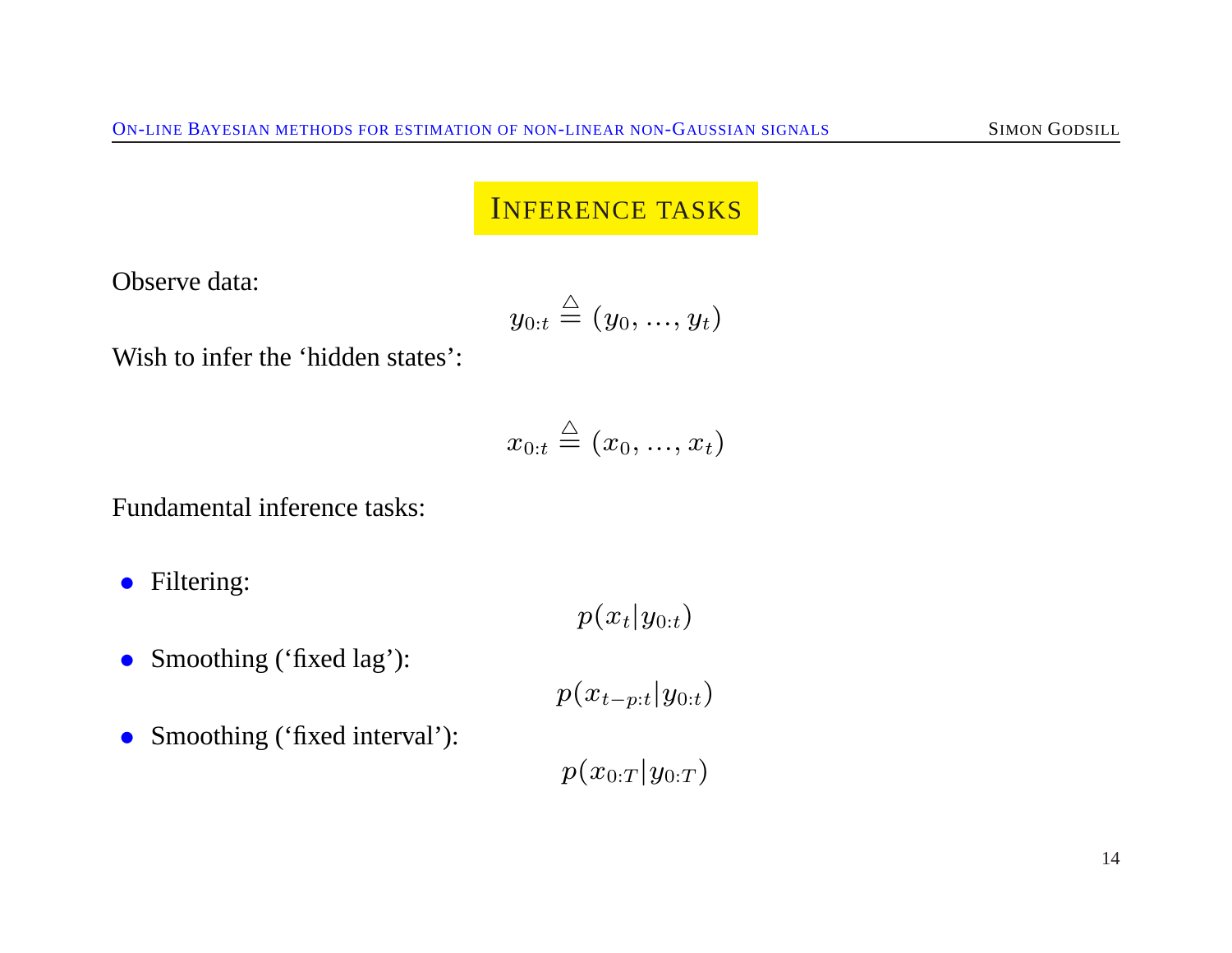## FILTERING

Wish to estimate  $p(x_t|y_{0:t})$  itself or expectations of the form

$$
\overline{h} = \mathbb{E}h(x_t) = \int h(x_t) p(x_t | y_{0:t}) dx_t
$$

e.g.  $h(x_t) = x_t$  - posterior mean estimation (MMSE estimator)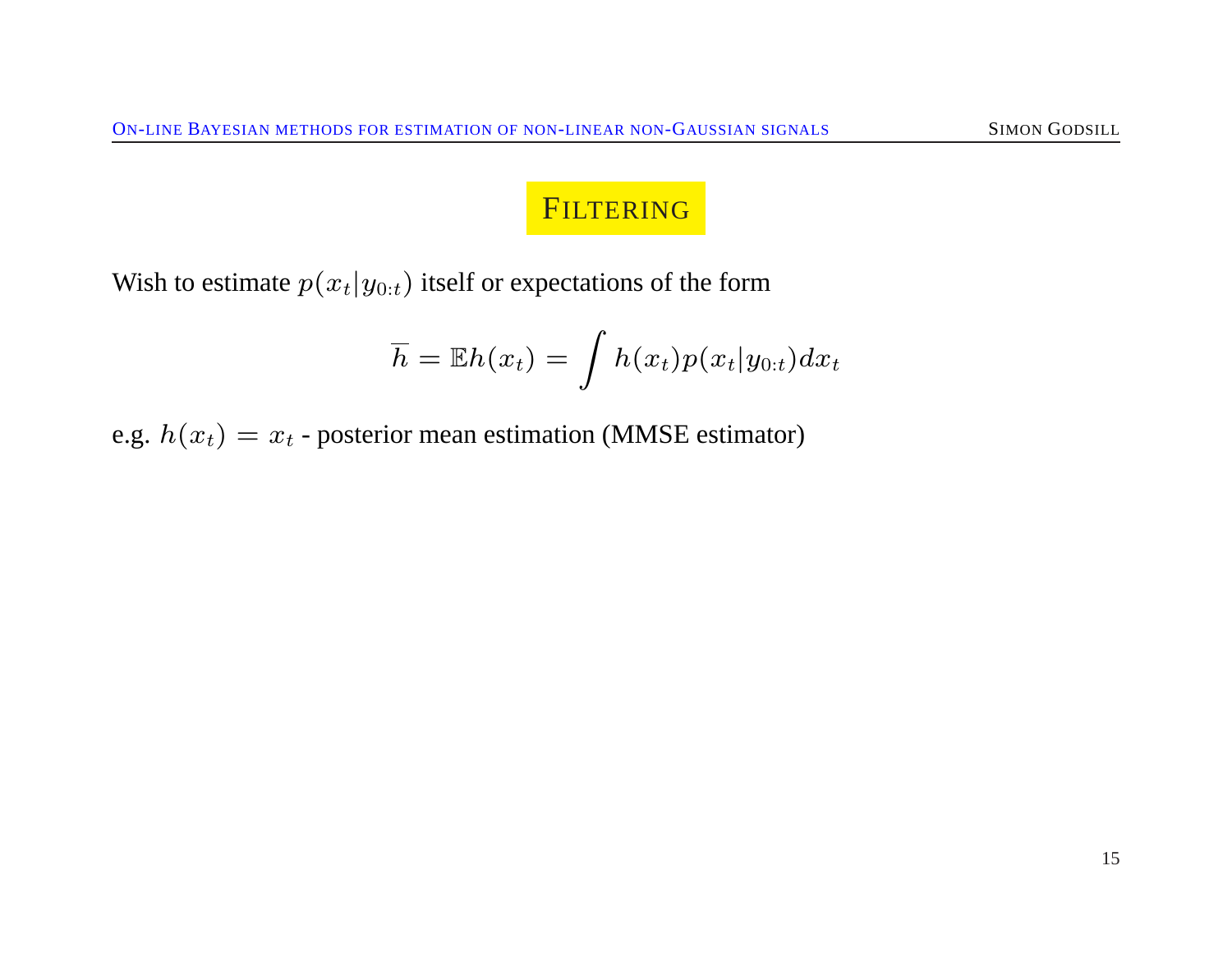Suppose we have  $p(x_t|y_{0:t})$  but wish to find  $p(x_{t+1}|y_{0:t+1})$ . In principle we can use the filtering recursions:

$$
p(x_{t+1}|y_{0:t}) = \int p(x_t, x_{t+1}|y_{0:t}) dx_t
$$
  
= 
$$
\int p(x_t|y_{0:t}) p(x_{t+1}|x_t, y_{0:t}) dx_t
$$
  
= 
$$
\int p(x_t|y_{0:t}) f(x_{t+1}|x_t) dx_t
$$
 (10)

$$
p(x_{t+1}|y_{0:t+1}) = \frac{g(y_{t+1}|x_{t+1})p(x_{t+1}|y_{0:t})}{p(y_{t+1}|y_{0:t})}
$$
\n(11)

| Time       |                        |                    |                  |                      |                    | $\cdots$ |
|------------|------------------------|--------------------|------------------|----------------------|--------------------|----------|
| Data       | $y_{t-1}$              |                    | $y_t$            |                      | $y_{t+1}$          |          |
| Filtering  | $p(x_{t-1} y_{0:t-1})$ |                    | $p(x_t y_{0:t})$ |                      | $p(x_t y_{0:t+1})$ |          |
| Prediction |                        | $p(x_t y_{0:t-1})$ |                  | $p(x_{t+1} y_{0:t})$ |                    |          |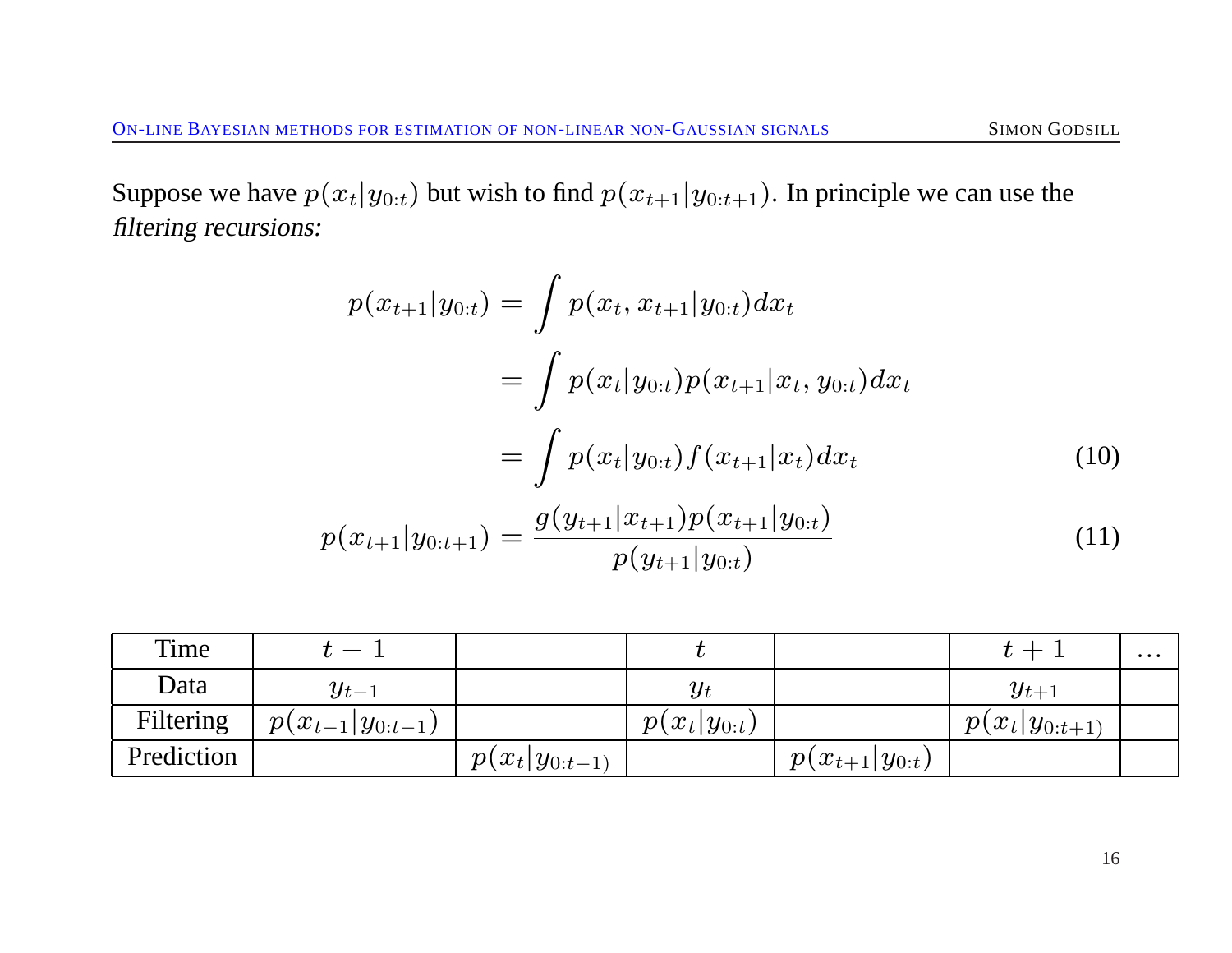However, in the general case the integral is intractable and approximations must be used.  $(x_t)$ high-dimensional,  $f($ ,  $g()$  non-Gaussian, ...)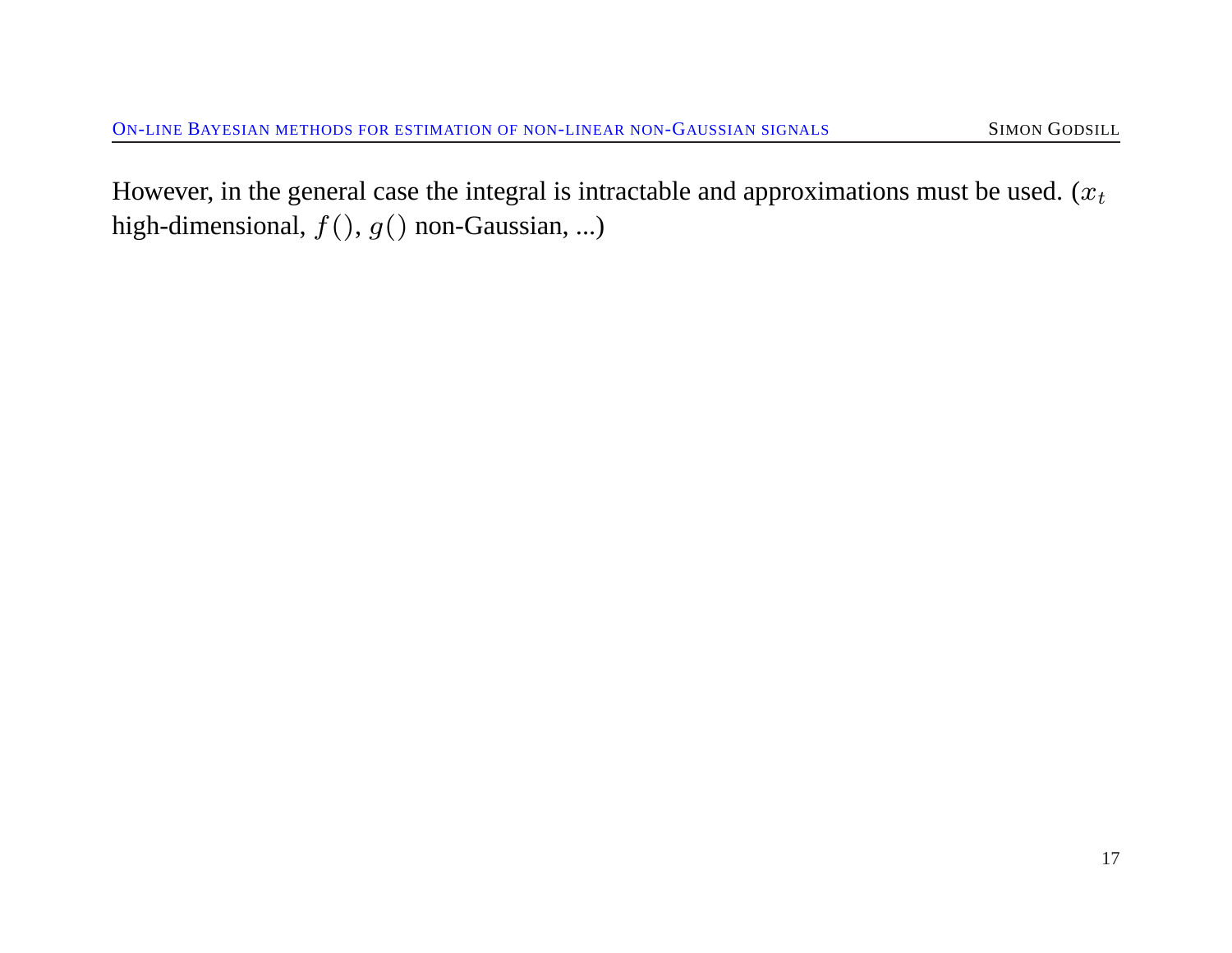#### MOTIVATING EXAMPLES - EVOLVING DATASETS

- Tracking applications in radar, sonar, etc.
	- $\circ$   $x_t$  cartesian/polar coordinates of a target
	- $\circ$  y<sub>t</sub> noisy observations of a non-linear function of  $x_t$ . e.g.  $y_t = arg(x_t) + v_t$ ('Bearings only tracking').
	- $\circ$   $f(x_{t+1} | x_t)$  determined by the dynamics of the target e.g. constant acceleration.
	- $\circ$  Need to estimate target position  $x_t$ .
- Finance stock prices, exchange rates arrive sequentially. Need to update portfolios on line as more data emerges.
- Medical Monitoring on-line monitoring of eeg/ecg data for sick patients.
- Digital communications
- Speech recognition and processing.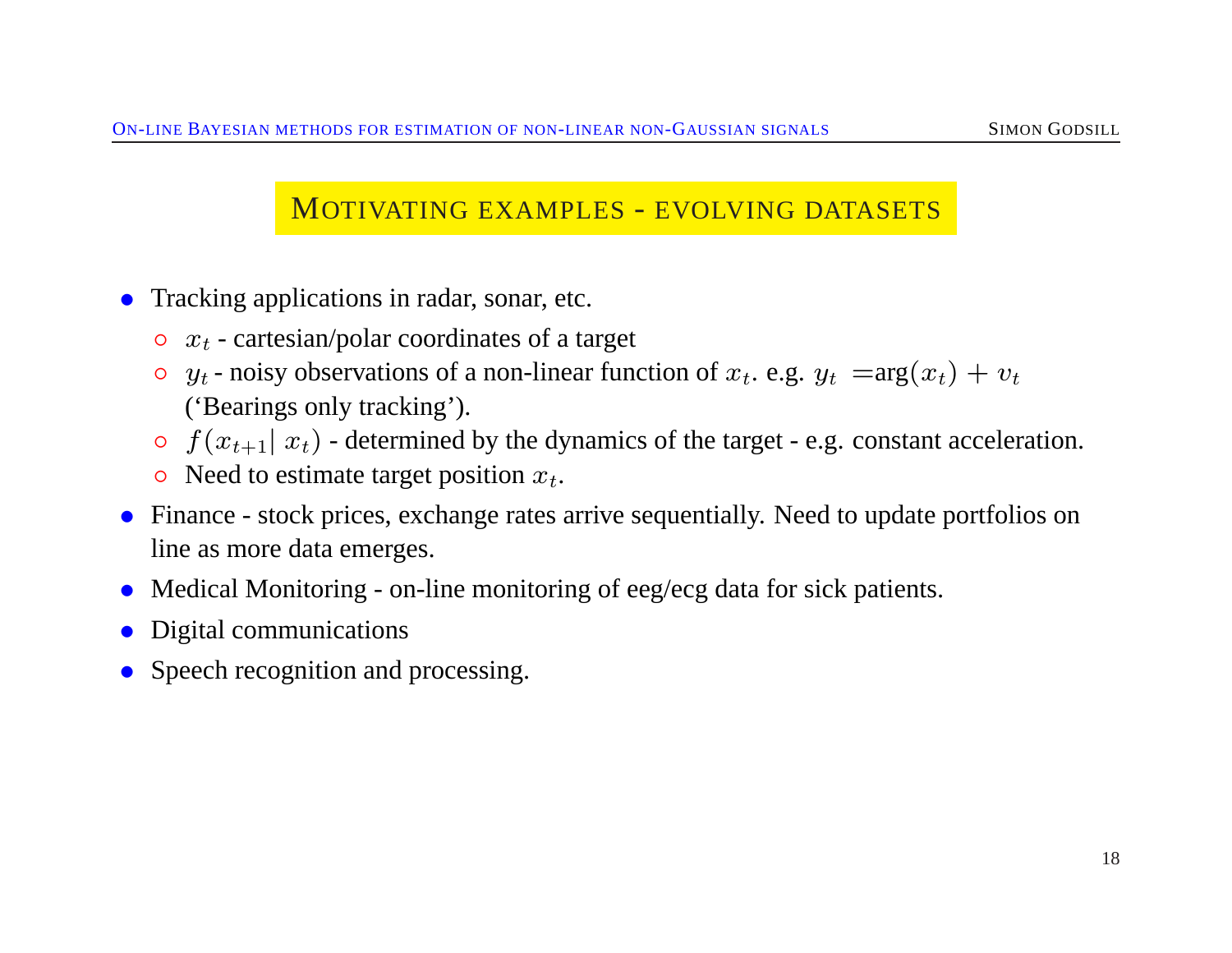### LINEAR GAUSSIAN MODELS - THE KALMAN FILTER

(Harvey, 1989; Anderson and Moore, 1979)

• In cases where the state space model is linear and Gaussian, the classic Kalman filter can be applied. In this case we have:

$$
f(x_{t+1}|x_t) = \mathcal{N}(x_{t+1}|Ax_t, C)
$$
  

$$
g(y_t|x_t) = \mathcal{N}(y_t|Bx_t, D)
$$
 (12)

where  $\mathcal{N}(x|\mu, Q)$  is the Gaussian density function with mean vector  $\mu$  and covariance matrix Q.

• We can write this equivalently as:

$$
x_{t+1} = Ax_t + v_t \tag{13}
$$

$$
y_t = Bx_t + w_t \tag{14}
$$

where  $v_t$  and  $w_t$  are zero mean Gaussian vectors with covariance matrices C and D,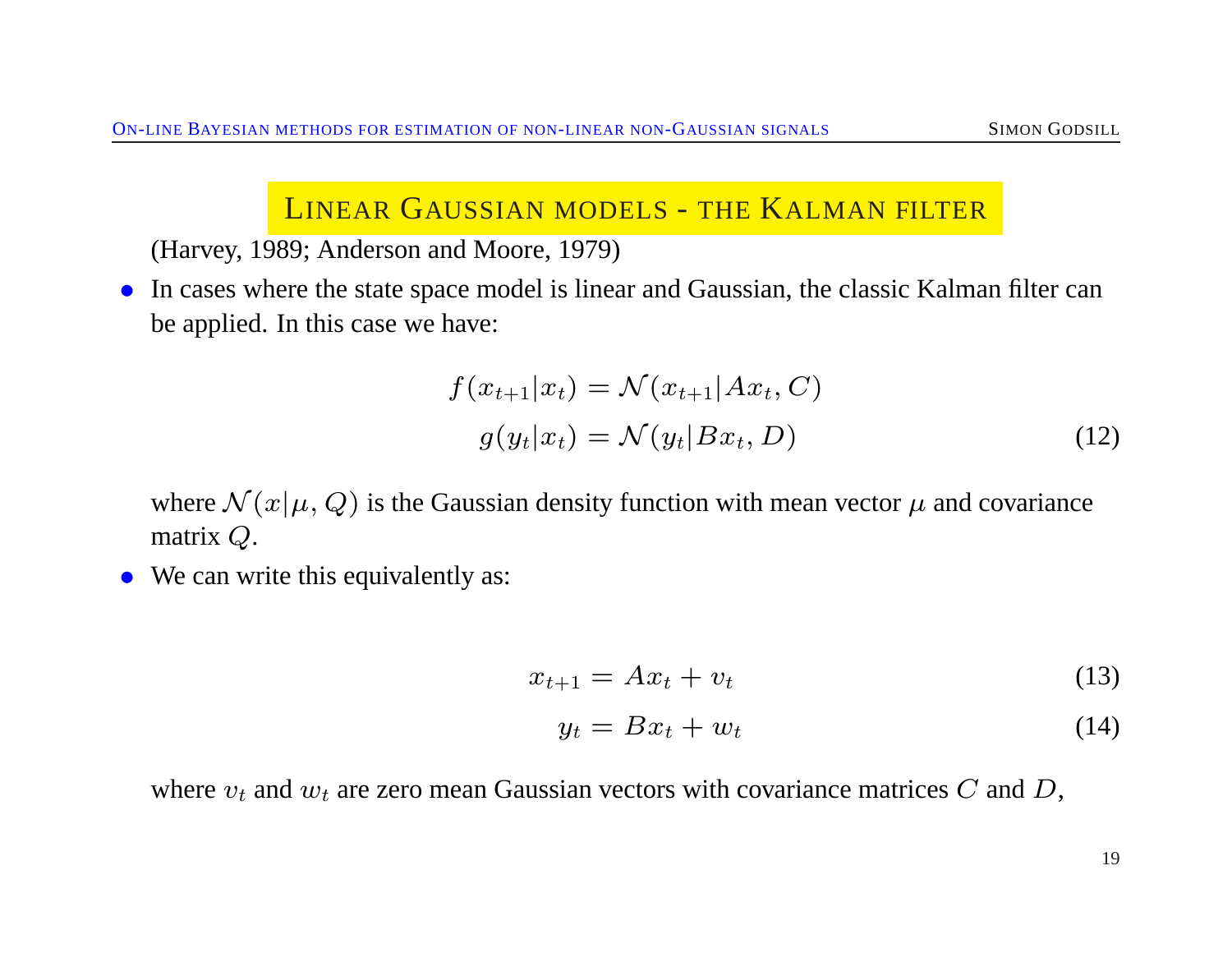respectively.  $v_t$  and  $w_t$  are independent over time and also independent of one another.

• We also require that the initial state be Gaussian distributed:

$$
p(x_0) = \mathcal{N}(x_0 | \mu_0, P_0)
$$

• We first require  $p(x_{t+1}|y_{0:t})$ , the prediction step from the above filtering recursion:

$$
p(x_{t+1}|y_{0:t}) = \int p(x_t|y_{0:t}) f(x_{t+1}|x_t) dx_t
$$

• Suppose that we have already that at time  $t$ :

$$
p(x_t|y_{0:t}) = \mathcal{N}(x_t|\mu_t, P_t)
$$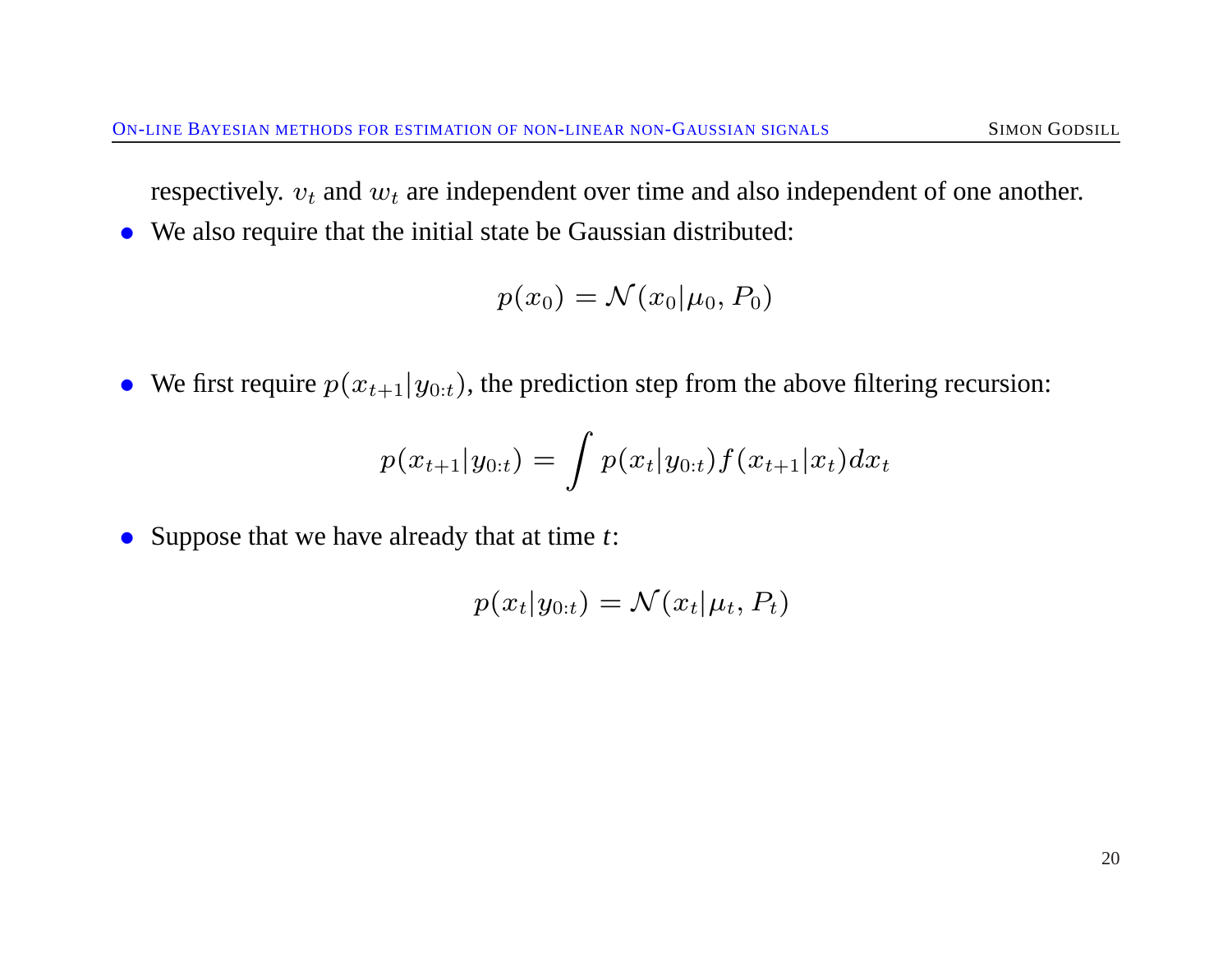• Now, from 13 we have

$$
x_{t+1} = Ax_t + v_t
$$

Thus from standard change of variables theory (linear Gaussian case) we have:

$$
p(x_{t+1}|y_{0:t}) = \mathcal{N}(x_{t+1}|\mu_{t+1|t}, P_{t+1|t})
$$

where:

$$
\mu_{t+1|t} = A\mu_t, \ P_{t+1|t} = C + AP_t A^T \tag{15}
$$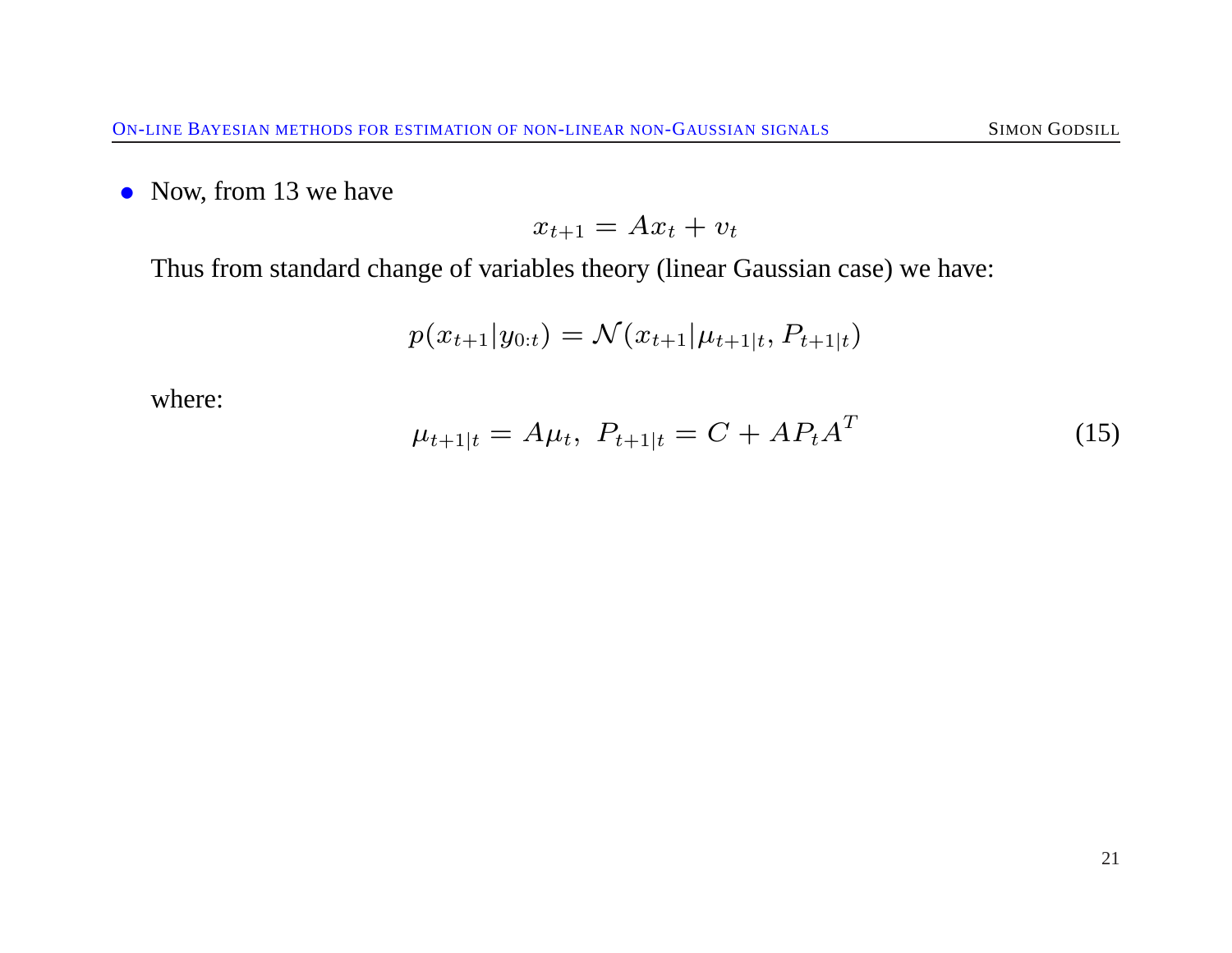• Now, the correction step of the above filtering recursion is

$$
p(x_{t+1}|y_{0:t+1}) = \frac{g(y_{t+1}|x_{t+1})p(x_{t+1}|y_{0:t})}{p(y_{t+1}|y_{0:t})}
$$
(16)

• Substituting the above Gaussian forms into the numerator gives:

$$
p(x_{t+1}|y_{0:t+1}) \propto \mathcal{N}(y_{t+1}|Bx_{t+1}, D)\mathcal{N}(x_{t+1}|\mu_{t+1|t}, P_{t+1|t})
$$
  
\n
$$
\propto \exp(-\frac{1}{2}\{[y_{t+1} - Bx_{t+1}]^T D^{-1}[y_{t+1} - Bx_{t+1}]\})
$$
  
\n
$$
\times \exp(-\frac{1}{2}\{[x_{t+1} - \mu_{t+1|t}]^T P_{t+1|t}^{-1}[x_{t+1} - \mu_{t+1|t}]\})
$$
  
\n
$$
\propto \exp(-\frac{1}{2}\{[x_{t+1} - \mu_{t+1}]^T P_{t+1}^{-1}[x_{t+1} - \mu_{t+1}]\})
$$
  
\n
$$
= \mathcal{N}(x_{t+1}|\mu_{t+1}, P_{t+1})
$$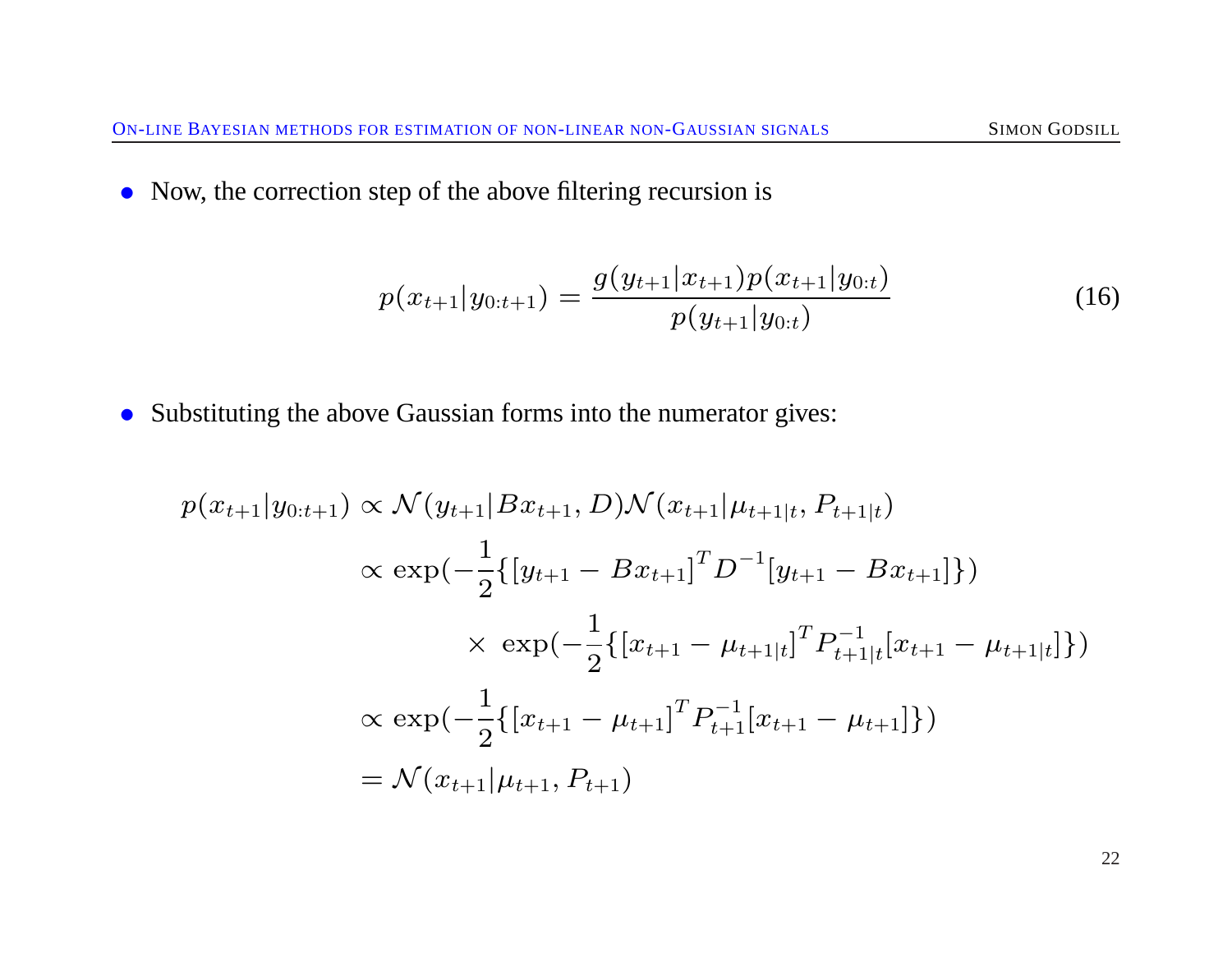where

$$
\mu_{t+1} = P_{t+1}(B^T D^{-1} y_{t+1} + P_{t+1|t}^{-1} \mu_{t+1|t}),
$$
 and  $P_{t+1} = (B^T D^{-1} B + P_{t+1|t})^{-1}$ 

• This expression can be rearranged using the matrix inversion lemma to give:

$$
\mu_{t+1} = \mu_{t+1|t} + K_t(y_{t+1} - B\mu_{t+1|t}),
$$
 and  $P_{t+1} = (I - K_t B)P_{t+1|t}$ 

where

$$
K_t = P_{t+1|t} B^T (B P_{t+1|t} B^T + D)^{-1}
$$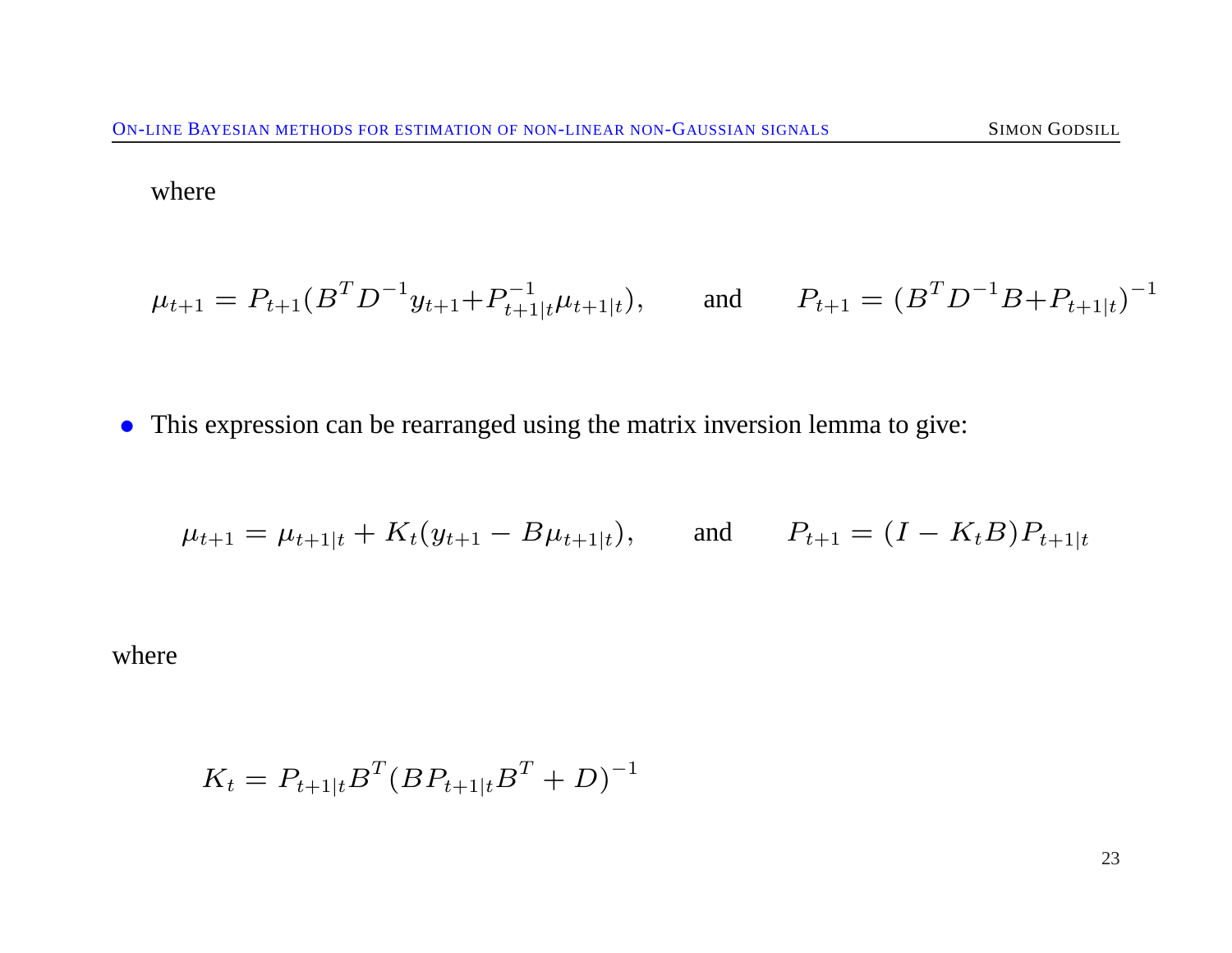• Hence the whole Kalman filtering recursion can be summarised as:

$$
\mu_{t+1|t} = A\mu_t \tag{17}
$$

$$
P_{t+1|t} = C + AP_t A^T \tag{18}
$$

$$
\mu_{t+1} = \mu_{t+1|t} + K_t(y_{t+1} - B\mu_{t+1|t})
$$
\n(19)

$$
P_{t+1} = (I - K_t B) P_{t+1|t}
$$
\n(20)

$$
K_t = P_{t+1|t} B^T (B P_{t+1|t} B^T + D)^{-1}
$$
 (21)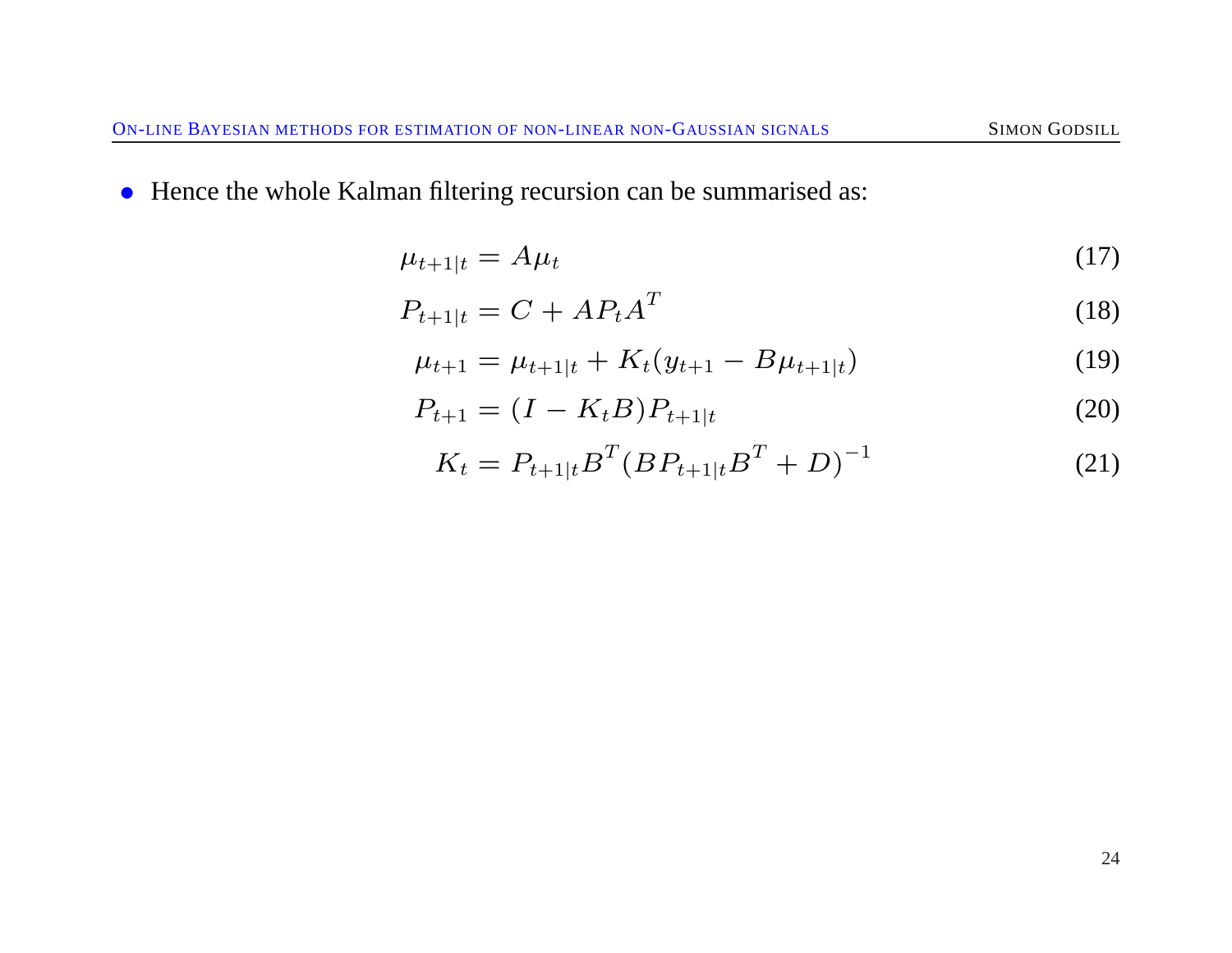#### THINGS YOU CAN DO WITH A KALMAN FILTER

The Kalman filter is a fundamental tool for tracking and on-line estimation problems:

- Estimate the system state sequentially using  $\hat{x}_t = \mu_t$
- Obtain an uncertainty measure about the state using  $var(\hat{x}_t) = P_t$
- Recursive least squares. With  $C = 0$  we have the same model and updating rules as used in the RLS algorithm - hence RLS is a special case of Kalman.
- Fixed-lag smoothing: augment the state with past states:  $x'_t = [x_t x_{t-1} \dots x_{t-p}]$
- Fixed interval smoothing: the Kalman smoother operates backwards in time, estimating recursively  $p(x_t|y_{0:T})$ ,  $t < T$ .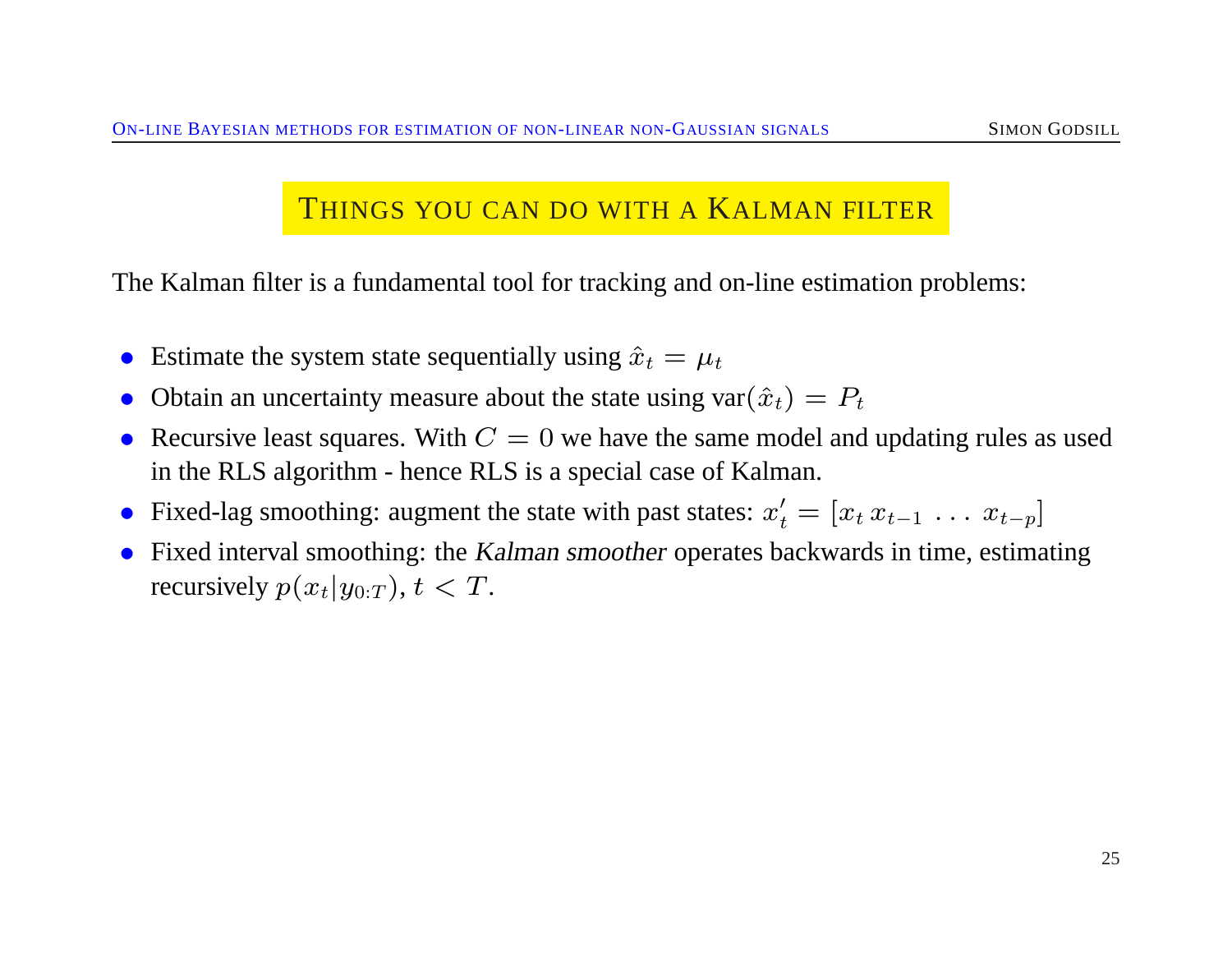• Likelihood evaluation. A useful result is that the Kalman filter can sequentially evaluate the likelihood function,  $p(y_{0:t})$ . This is used for maximum likelihood or maximum a posteriori estimation, and also for Bayesian model choice problems and the Rao-Blackwellised particle filter. To see how this works, start from the Kalman prediction step:

$$
p(x_{t+1}|y_{0:t}) = \mathcal{N}(x_{t+1}|A\mu_t, C + AP_t A^T)
$$

Now, equation 14 expresses  $y_{t+1}$  in terms of  $Bx_{t+1}$  plus a random Gaussian disturbance  $w_t$  with covariance matrix  $D$ :

$$
y_t = Bx_t + w_t
$$

Hence we can obtain the conditional likelihood:

$$
p(y_{t+1}|y_{0:t}) = \mathcal{N}(y_{t+1}|B\mu_{t+1|t}, D + BP_{t+1|t}B^T)
$$

Finally, using the probability chain rule, we obtain the likelihood function:

$$
p(y_{0:T}) = p(y_0) \prod_{t=0}^{T-1} p(y_{t+1}|y_{0:t})
$$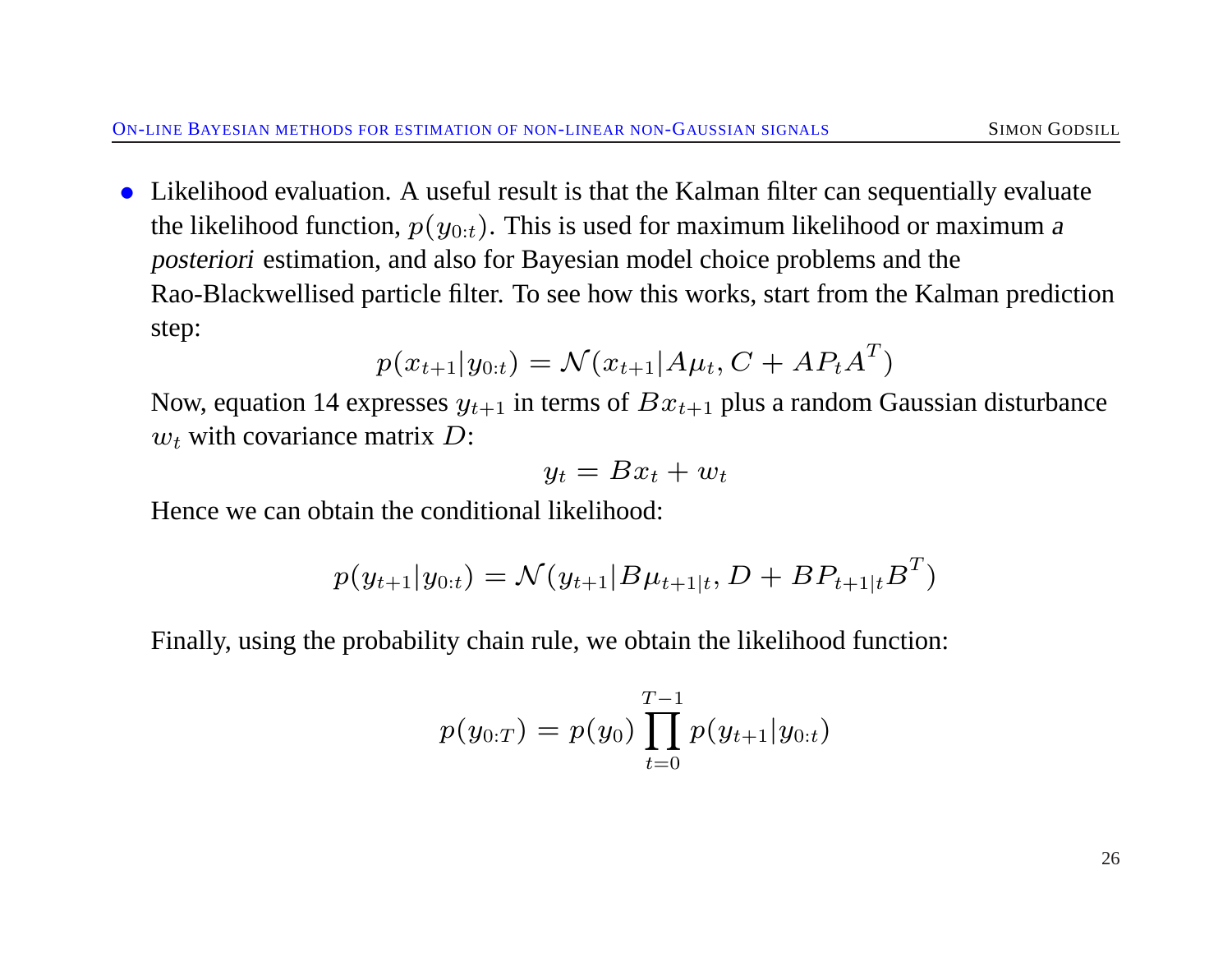#### NUMERICAL METHODS - OR THINGS YOU CAN'T DO WITH THE KALMAN FILTER

(Harvey, 1989; Anderson and Moore, 1979)

- The Kalman filter is optimal only for the linear Gaussian model. In other cases the Kalman filter will give the best *linear* estimator in a mean-square error sense, but this may not be good enough for highly non-linear or non-Gaussian models
- There are numerous methods for dealing with more general models, all based on numerical approximations to the filtering recursions of equations 10 and 11, e.g. the Gaussian sum filter (Sorenson and Alspach, 1971)
- Here we will consider two important examples in detail: the extended Kalman filter (EKF) and the Monte Carlo particle filter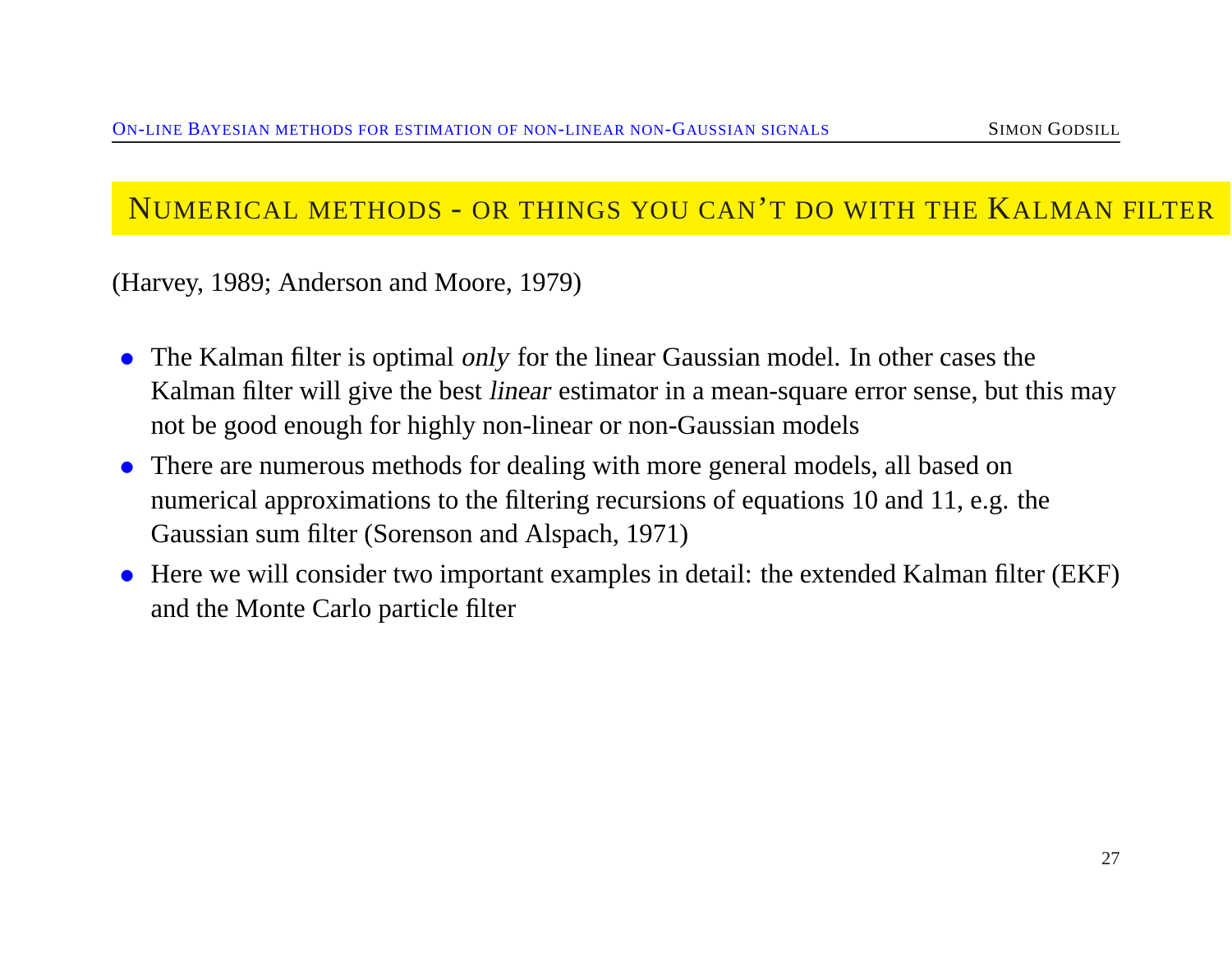### THE EXTENDED KALMAN FILTER (EKF)

(Harvey, 1989; Anderson and Moore, 1979; Jazwinski, 1970)

The extended Kalman filter is the classical method for estimating non-linear state-space systems.

• Consider the following non-linear state-space model, which is the non-linear equivalent to equations 13 and 14:

$$
x_{t+1} = A(x_t) + v_t \tag{22}
$$

$$
y_t = B(x_t) + w_t \tag{23}
$$

where  $A()$  and  $B()$  are now non-linear functions.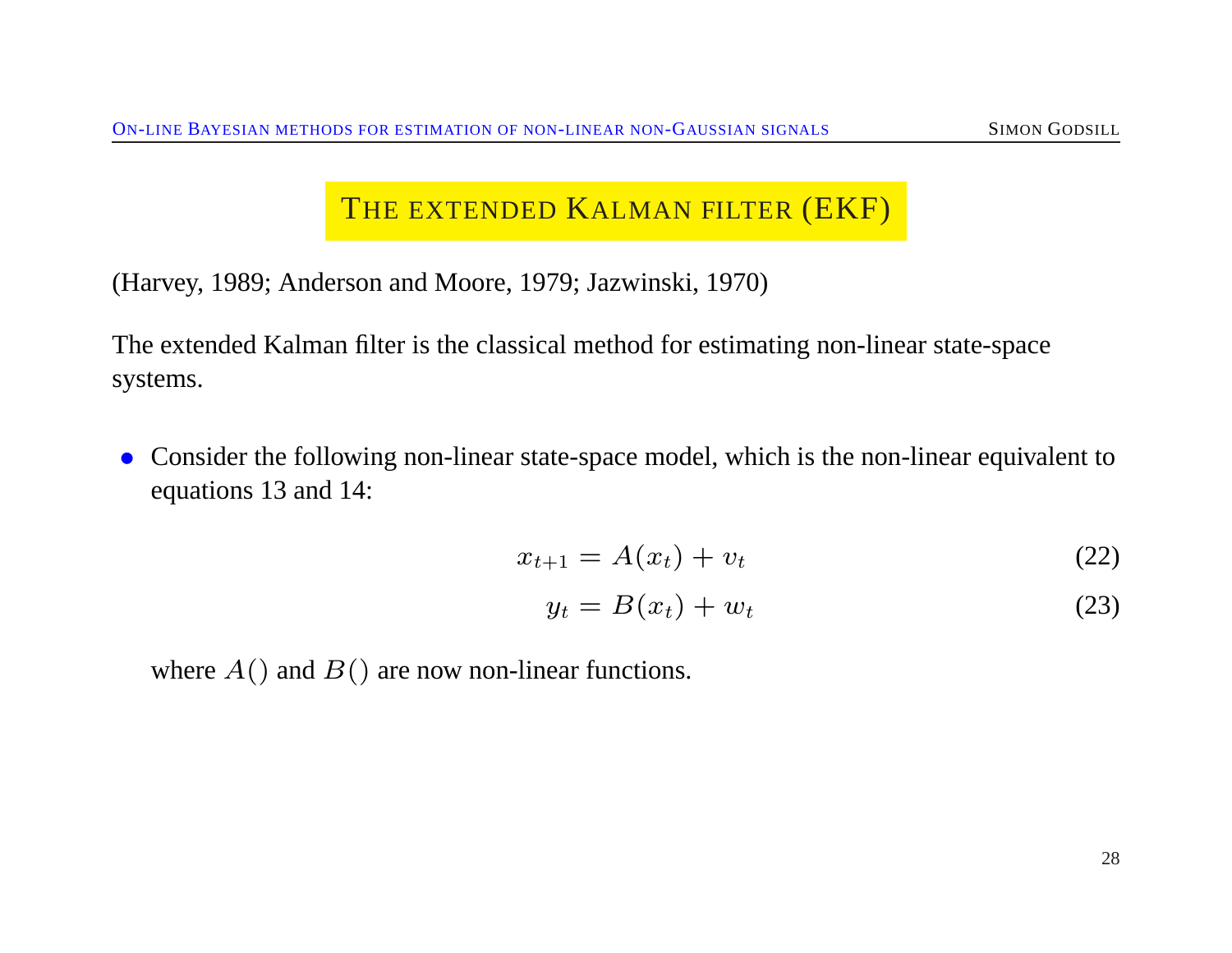• Perform a 1st order Taylor expansion of  $A()$  and  $B()$  around the points  $\mu_t$  and  $\mu_{t|t-1}$ , respectively:

$$
A(x_t) \approx A(\mu_t) + \frac{\partial A(x_t)}{\partial x_t} \qquad (x_t - \mu_t)
$$
  

$$
B(x_t) \approx B(\mu_{t|t-1}) + \frac{\partial B(x_t)}{\partial x_t} \qquad (x_t - \mu_{t|t-1})
$$

- Substituting these approximations into the state-space model leads to a *linearized* set of equations which can be solved using the standard Kalman filter
- Limitatations the approximation is still unimodal, hence for multimodal distributions the filter will fail
- Also the tracking performance and error covariance estimates will be sub-optimal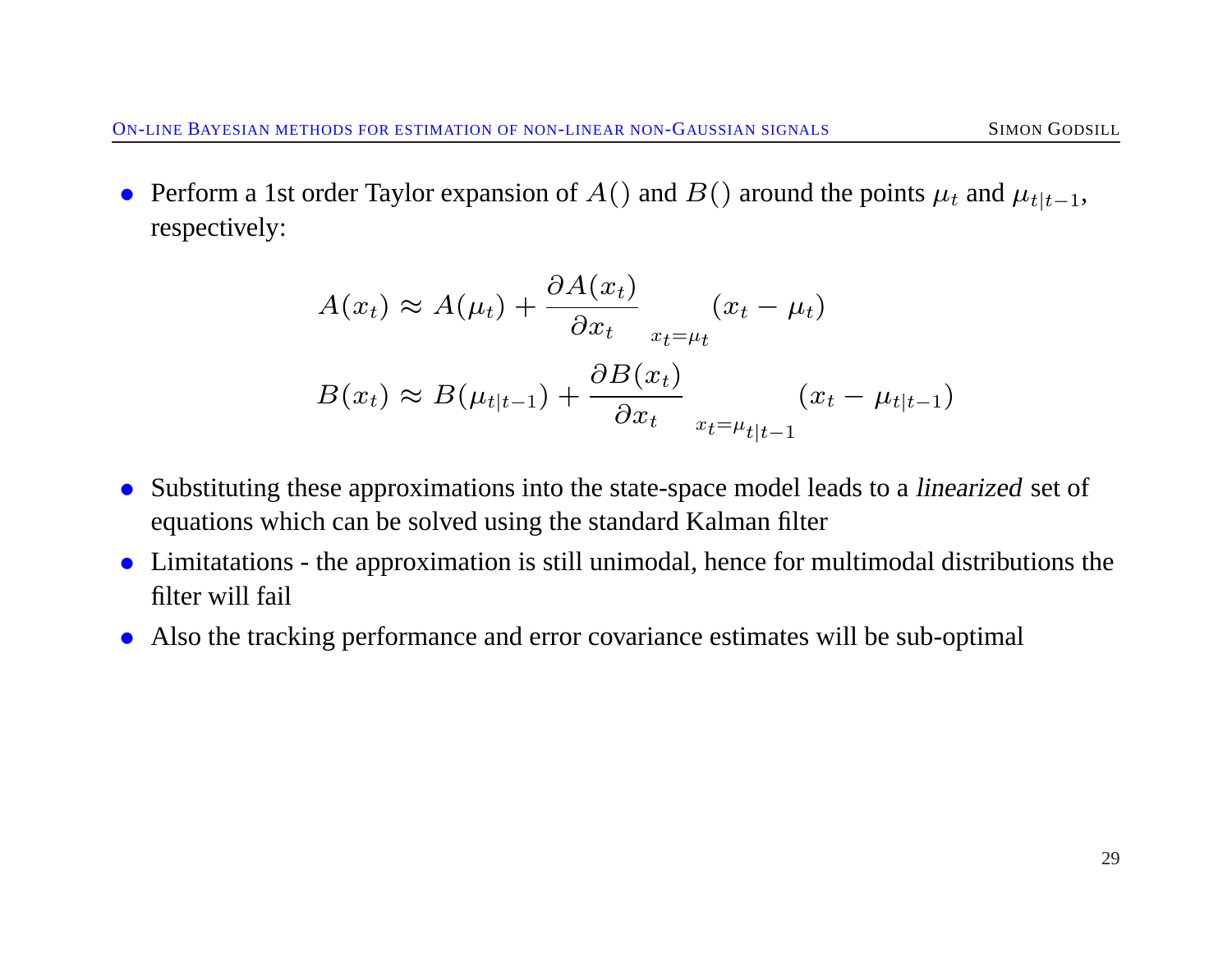### MONTE CARLO FILTERING

Consider numerical estimation of the following expectation:

$$
\overline{h} = \mathbb{E}h(x_t) = \int h(x_t) p(x_t | y_{0:t}) dx_t
$$

• If the integral is intractable then we can resort to a Monte Carlo integration:

$$
\widehat{\overline{h}} = 1/N \sum_{i=1}^{N} h(x_t^{(i)}), \quad \text{where } x_t^{(i)} \stackrel{\text{iid}}{\sim} p(x_t | y_{0:t}) \tag{24}
$$

• More generally, when we cannot sample directly from  $p(x_t|y_{0:t})$ , we can sample from another distribution  $q(x_t)$  ('importance function') having the same support as  $p(x_t|y_{0:t})$ . So we make N random draws from  $q()$  instead of  $p()$ :

$$
x_t^{(i)} \sim q(x_t), \qquad i = 1, ..., N
$$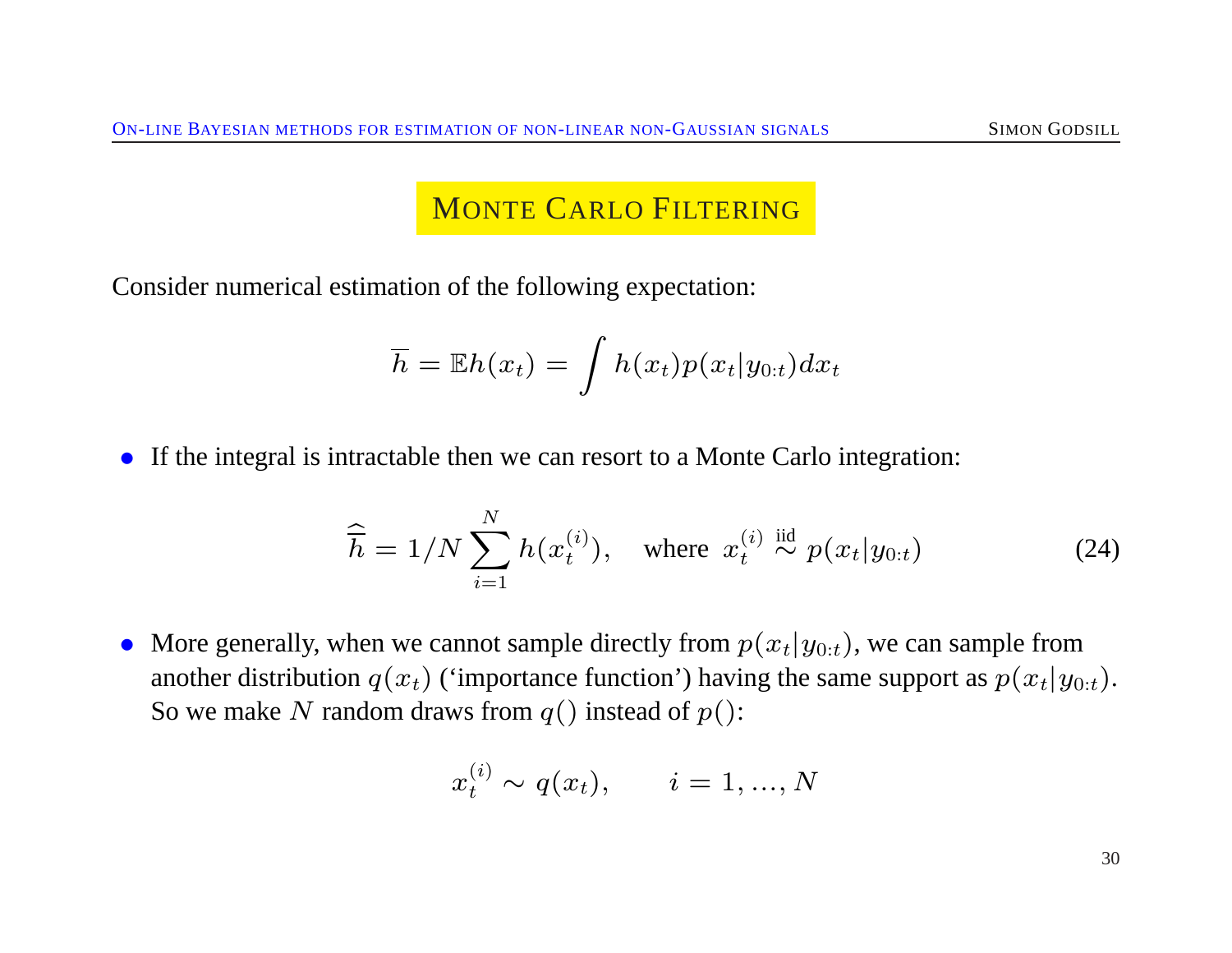• Now we have to make a correction to ensure that the expectation estimate is good. It turns out that the required correction is proportional to the ratio  $p()/q()$ , which is termed the importance weight:

$$
w_t^{(i)}\propto \frac{p(x_t^{(i)}|y_{0:t})}{q(x_t^i)}
$$

• If we normalise the importance weights such that  $\sum_{i=1}^{N} w_t^{(i)} = 1$  we can form an empirical approximation to the filtering density:

$$
p(x_t|y_{0:t}) \approx \sum_{i=1}^{N} w_t^{(i)} \delta_{x_t^{(i)}}(x_t)
$$
\n(25)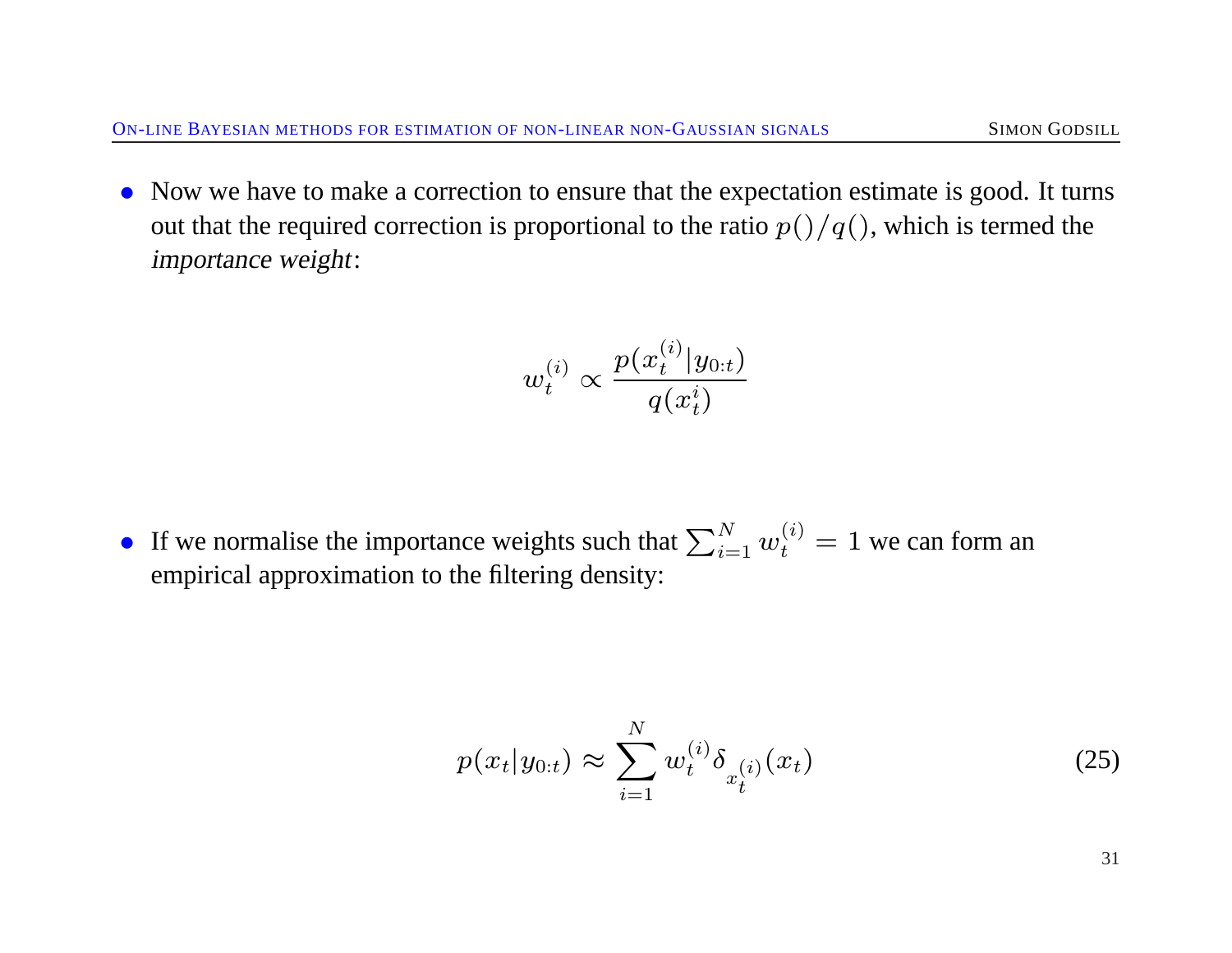from which expectation estimates can be obtained as:

$$
\widehat{\overline{h}} = \sum_{i=1}^{N} w^{(i)} h(x_t^{(i)}),
$$
\n(26)

where 
$$
x_t^{(i)}
$$
  $\stackrel{\text{iid}}{\sim} q(x_t)$ ,  $w_t^{(i)} \propto p(x_t^{(i)} | y_{0:t}) / q(x_t^{(i)})$ ,  $\sum_{i=1}^N w_t^{(i)} = 1$  (27)

i.e.

$$
\overline{h} = \mathbb{E}h(x_t) = \int h(x_t) p(x_t | y_{0:t}) dx_t
$$

$$
\approx \int h(x_t) \sum_{i=1}^N w_t^{(i)} \delta_{x_t^{(i)}}(x_t) dx_t = \sum_{i=1}^N w_t^{(i)} h(x_t^{(i)})
$$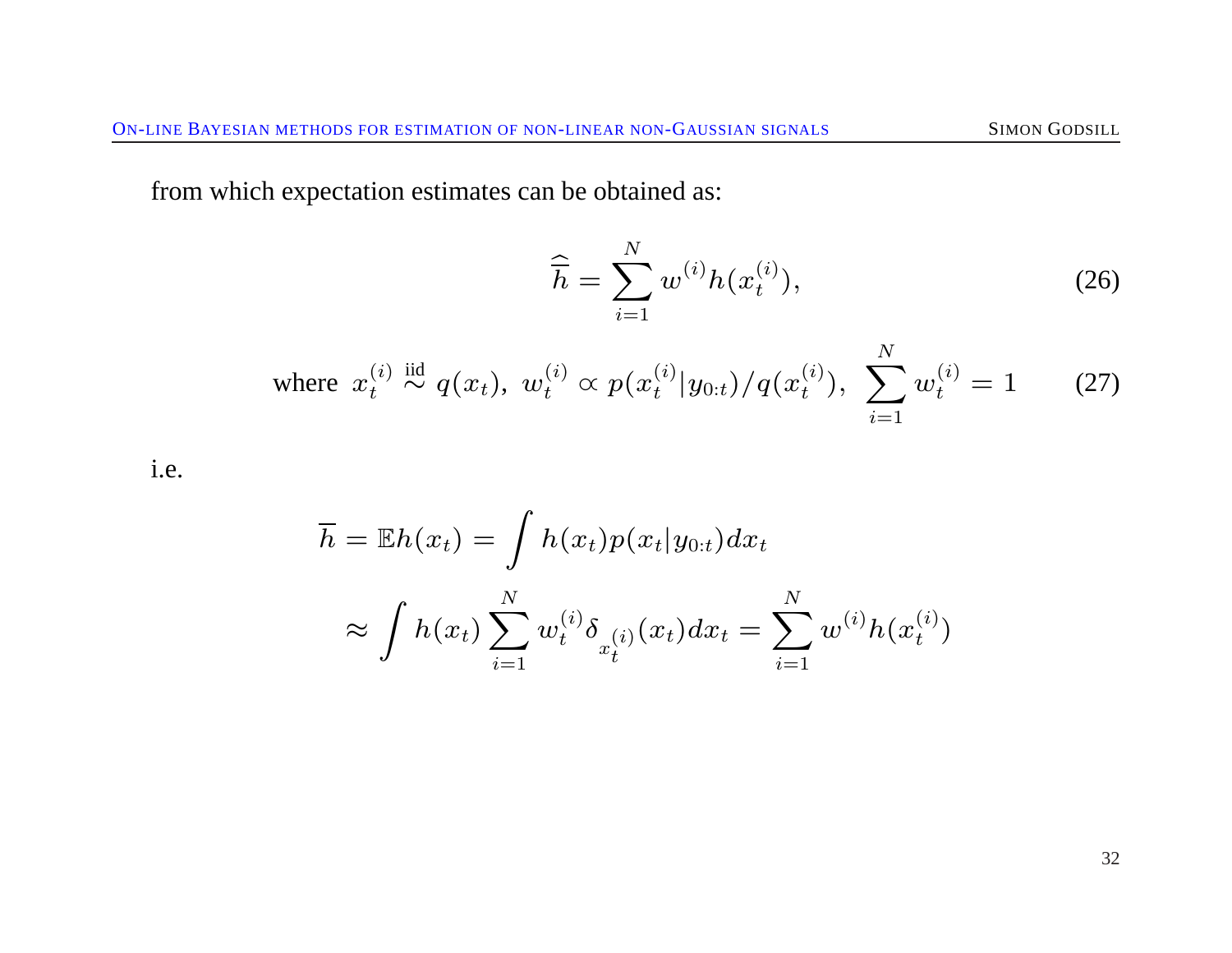• **Resampling** (this will prove important in the sequential setting). We now have the option of resampling the the particles so they have uniform weights:

Set 
$$
x_t^{\prime(i)} = x_t^{(i)}
$$
 with probability  $w_t^{(i)}$ 

and set  ${w'}_{t+1}^{(i)} = 1/N$ .

While this is unnecessary in the static case, and would always increase the Monte Carlo variation of our estimators, it is a vital component of the sequential schemes which follow, limiting degeneracy of the importance weights over time. Note that resampling schemes can incorporate variance reduction strategies such as stratification in order to improve performance.

- We now have a means for approximating  $p(x_t|y_{0:t})$  and also expectations of  $x_t$ .
- But, how do we adapt this to the sequential context? (Note that  $p(x_t|y_{0:t})$  cannot in general be evaluated).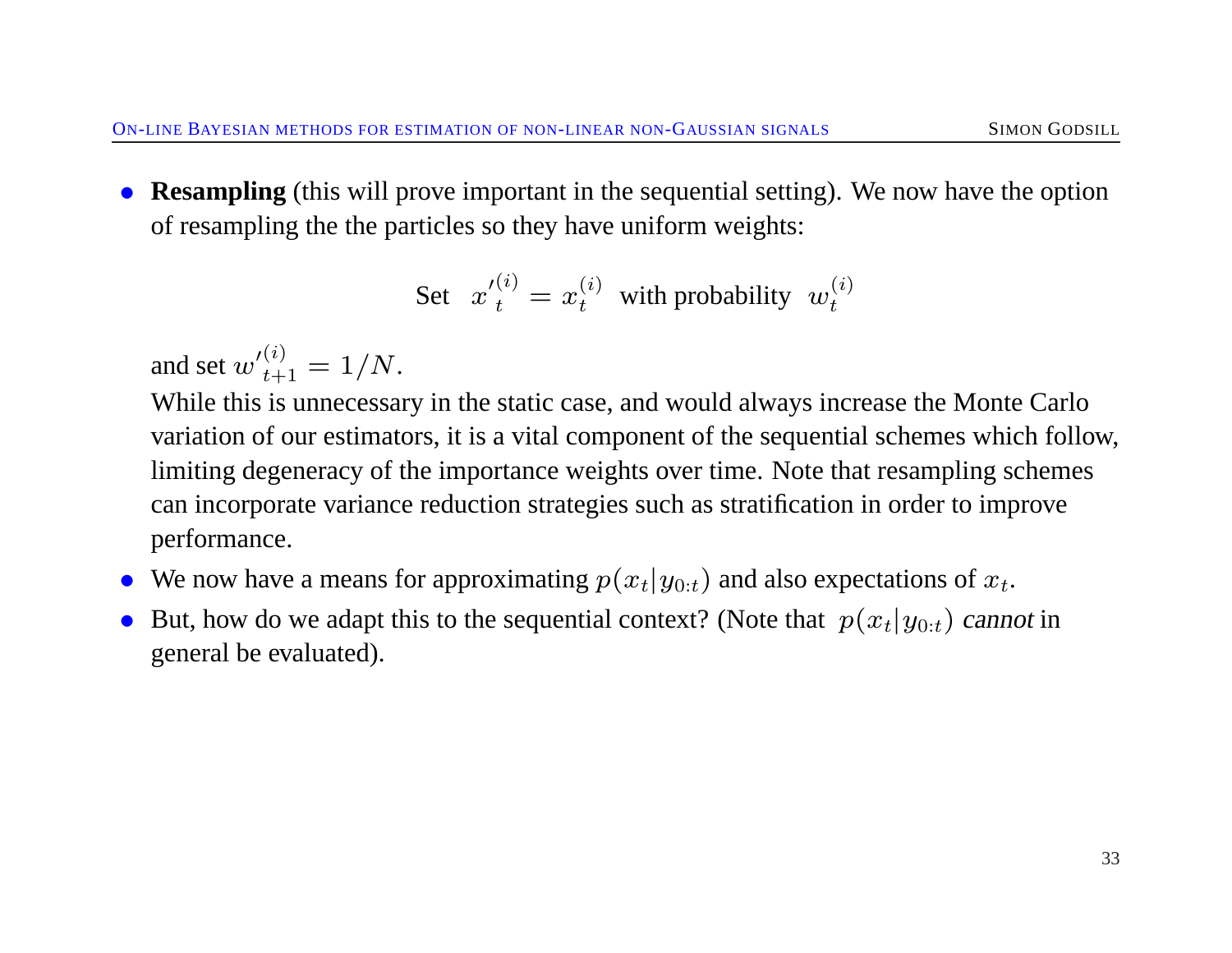• Consider updating the filtering distribution from  $t$  to  $t + 1$ :

**Step 0:**

$$
p(x_t, x_{t+1}|y_{0:t}) = p(x_t|y_{0:t})f(x_{t+1}|x_t)
$$

**Step 1:**

$$
p(x_{t+1}|y_{0:t}) = \int p(x_t,x_{t+1}|y_{0:t}) dx_t
$$

**Step 2:**

$$
p(x_{t+1}|y_{0:t+1}) = \frac{g(y_{t+1}|x_{t+1})p(x_{t+1}|y_{0:t})}{p(y_{t+1}|y_{0:t})}
$$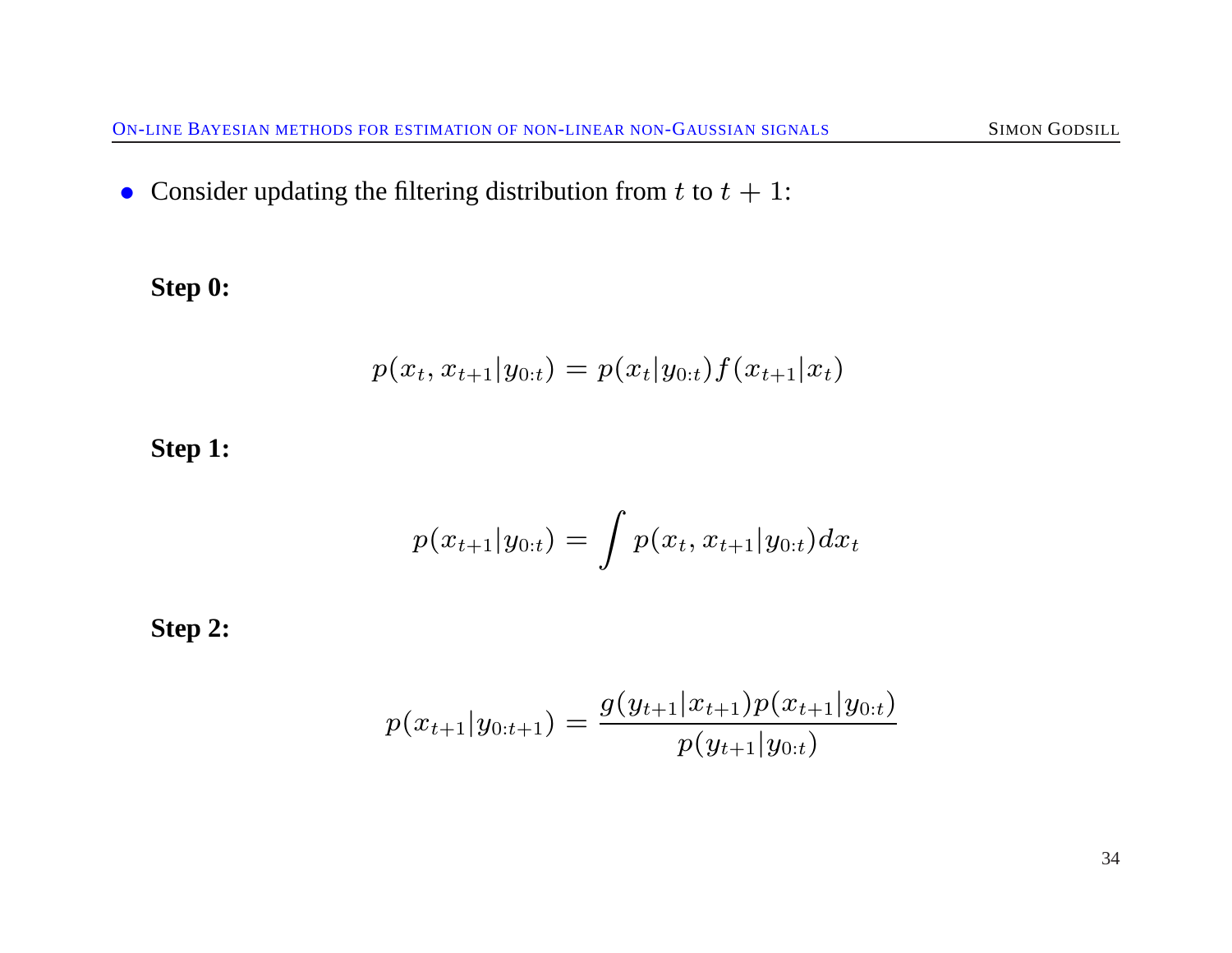- We would like to mimic the three steps here by Monte Carlo operations.
- Suppose we start off with many 'particles' drawn from the filtering distribution  $p(x_t|y_{0:t})$ . We label these particles as

$$
x_t^{(i)}, \quad i=1,2,...,N \text{ with } N >> 1
$$

- These can be used to plot histogram estimates of  $p(x_t|y_{0:t})$ , form Monte Carlo estimates of expectations, ..., in fact perform almost any inference procedure we care to choose, provided  $N$  is 'sufficiently' large
- We can simulate **Step 0** above by taking each particle  $x_t^{(i)}$  $t^{(i)}$  in turn and generating a new state from the state transition density according to:

$$
x_{t+1}^{(i)} \sim f(x_{t+1} | x_t^{(i)})
$$

- Each pair  $(x_t^{(i)})$  $t_t^{(i)}$ ,  $x_{t+1}^{(i)}$ ) is now a joint random sample from  $p(x_t, x_{t+1}|y_{0:t})$ .
- By construction,  $x_{t+1}^{(i)}$  taken on its own is a random sample from the required marginal distribution  $p(x_{t+1}|y_{0:t})$ , (**Step 1**)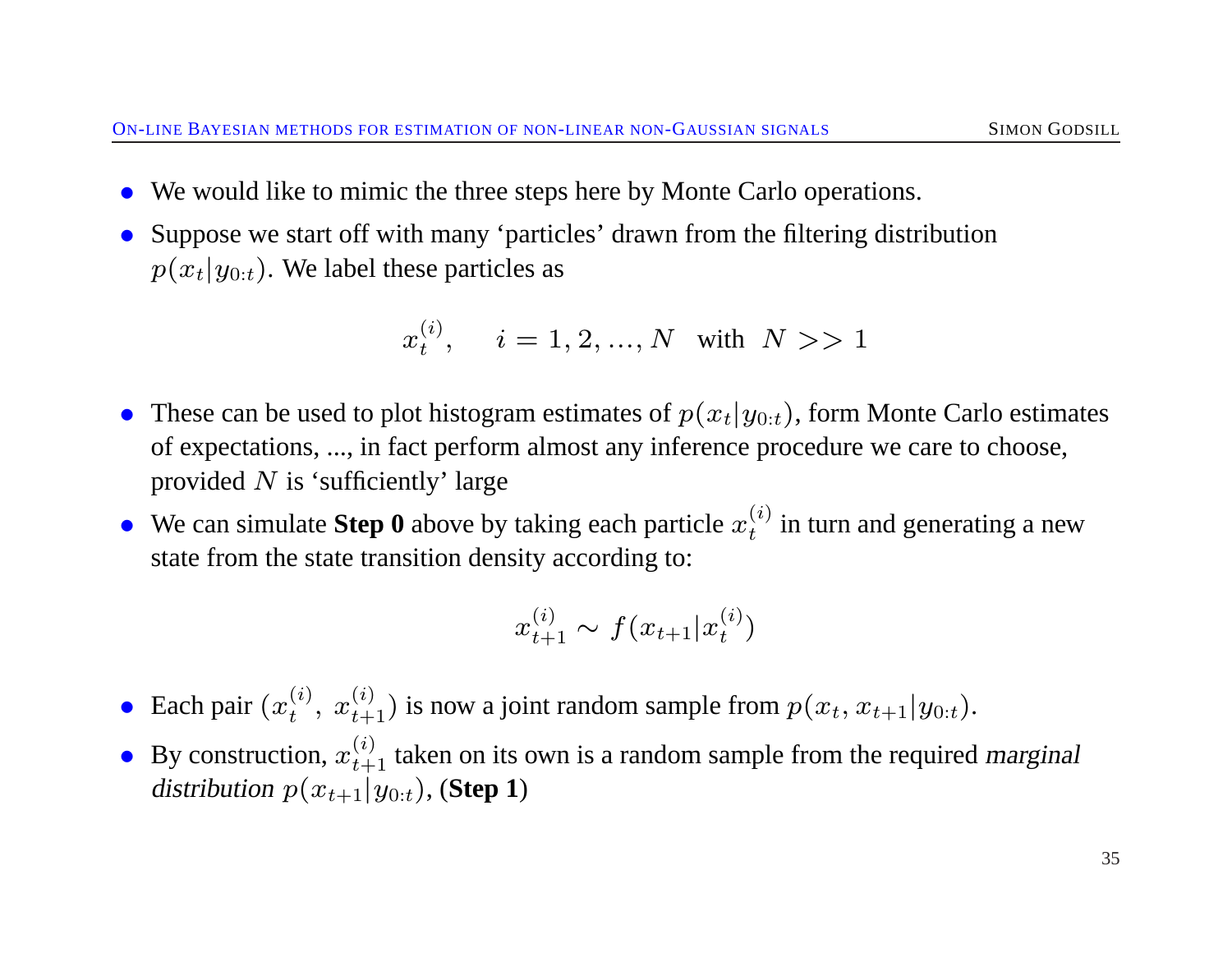• **Step 2**. We now have samples from  $p(x_{t+1}|y_{0:t})$ . Step 2 gives us the appropriate importance weight:

$$
w_{t+1} \propto \frac{p(x_{t+1}|y_{0:t+1})}{q(x_{t+1})}
$$

$$
\propto \frac{\frac{g(y_{t+1}|x_{t+1})p(x_{t+1}|y_{0:t})}{p(y_{t+1}|y_{0:t})}}{p(x_{t+1}|y_{0:t})}
$$

$$
\propto g(y_{t+1}|x_{t+1})
$$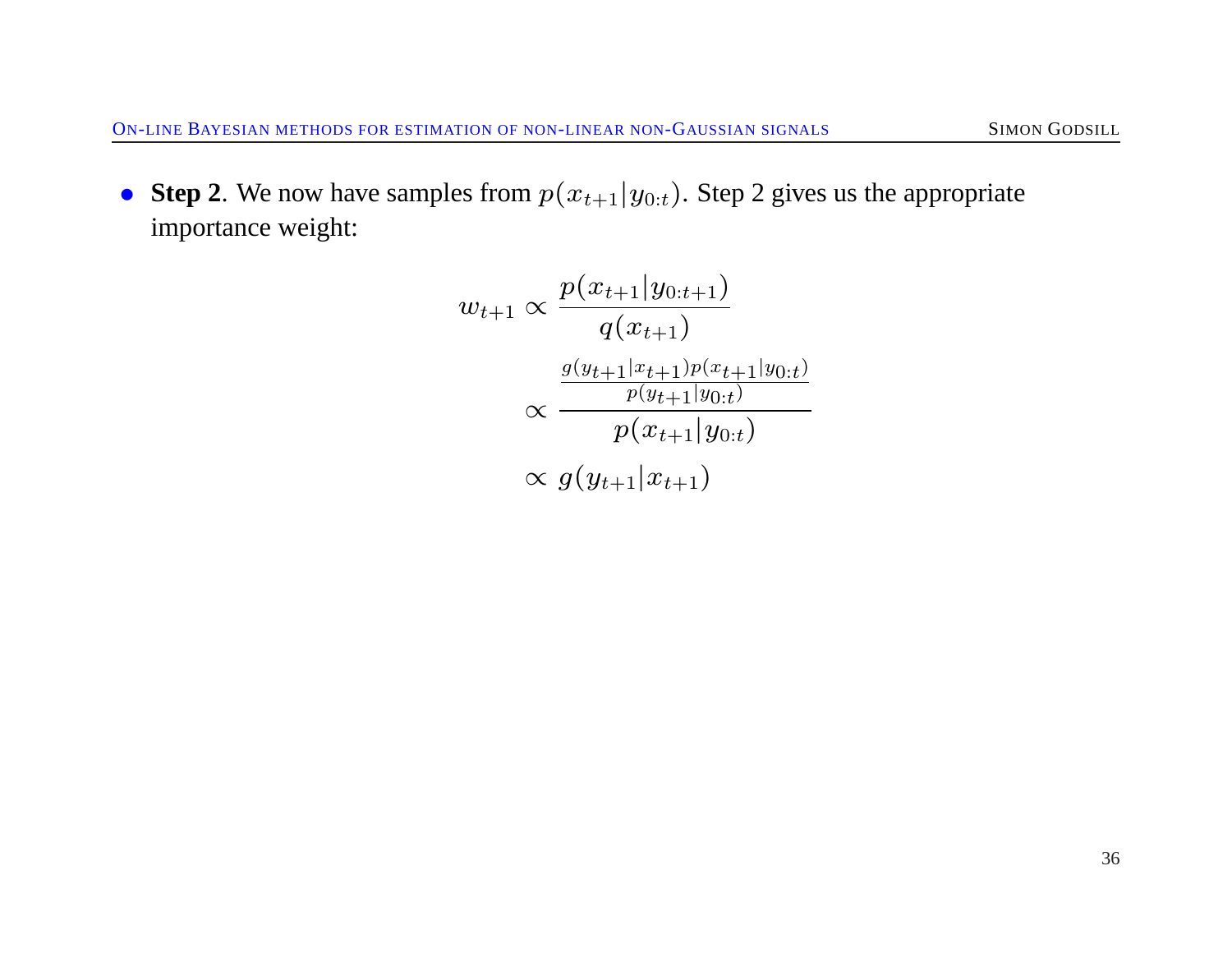• We now have the option of

1. retaining weighted particles, in which case the weights are accumulated over time as

$$
w_{t+1} \propto w_t g(y_{t+1} | x_{t+1})
$$

Or:

2. Resampling the particles so they have uniform weights:

Set 
$$
x'_{t+1}^{(i)} = x_{t+1}^{(i)}
$$
 with probability  $w_t^{(i)}$ 

and set  ${w'}_{t+1}^{(i)} = 1/N$ .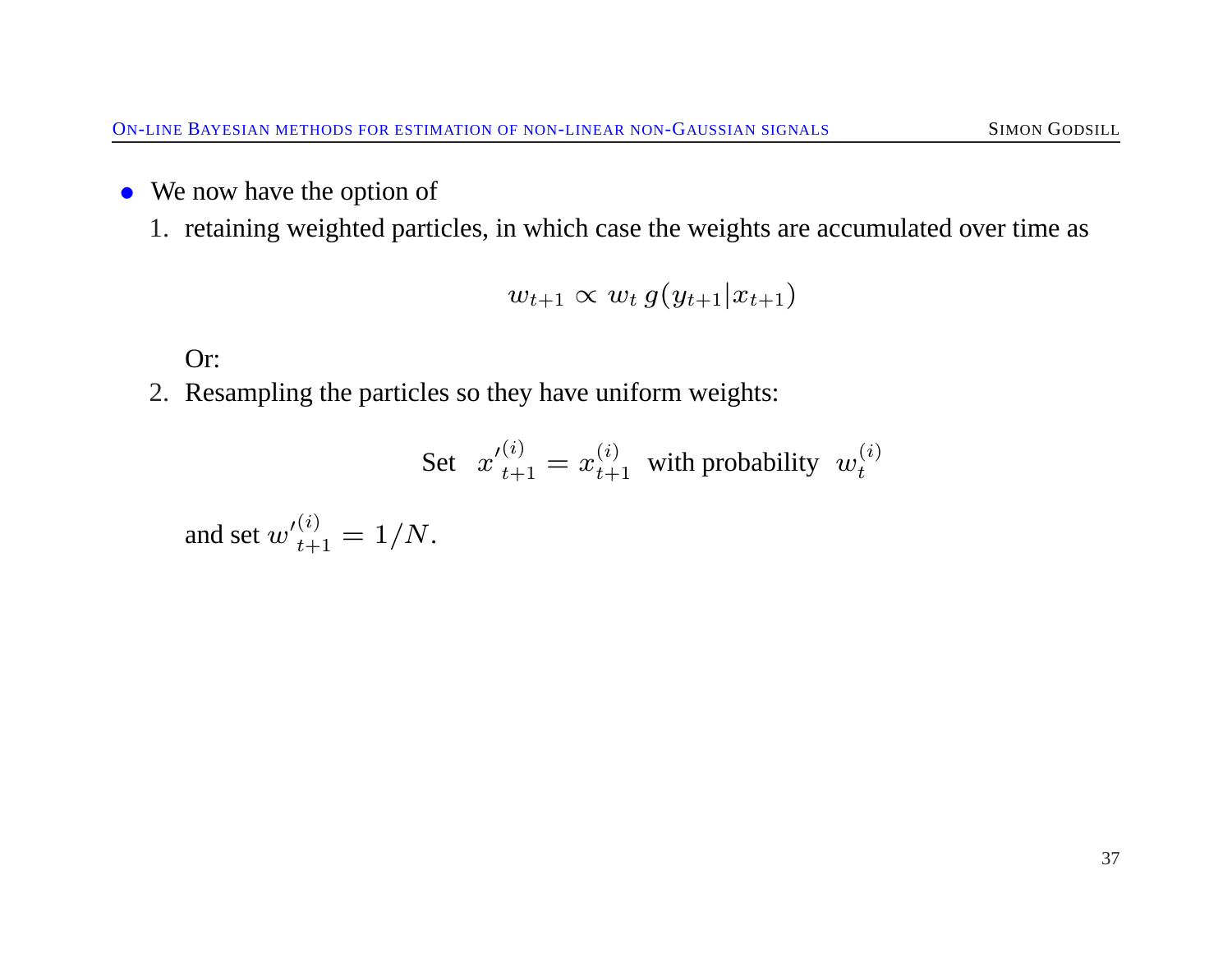• A basic algorithm with (optional) resampling at every time step, the 'Bootstrap Filter', is thus (Gordon, Salmond and Smith, 1993)(Kitagawa, 1996):

For  $t = 1, 2..., T$ For  $i = 1, 2, ..., N$  $x_{t+1}^{(i)} \sim f(x_{t+1}^{(i)} | x_t^{(i)}$  $\binom{u}{t}$  $w_{t+1}^{(i)} \varpropto w_t^{(i)}$  $_{t}^{\left( i\right) }\,g(y_{t+1}|x_{t+1}^{\left( i\right) })$ 

End

For  $i = 1, 2, ..., N$ 

(Optional) Resample  $x_{t+1}^{(i)}$  with probability  $w_{t+1}^{(i)}$ . Set  $w_{t+1}^{(i)} = 1/N$ 

End

End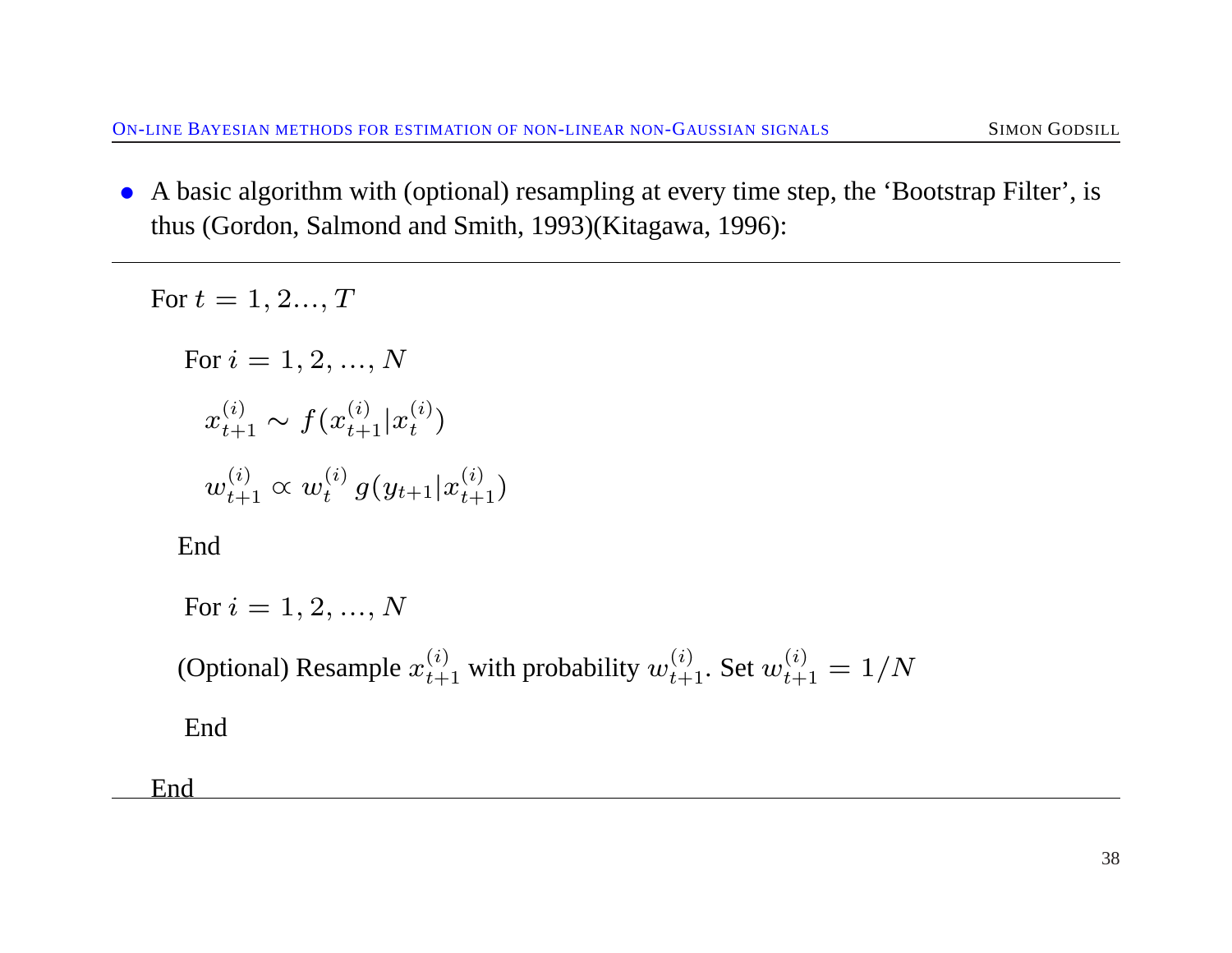Figure 2: Bootstrap filter operation - nonlinear model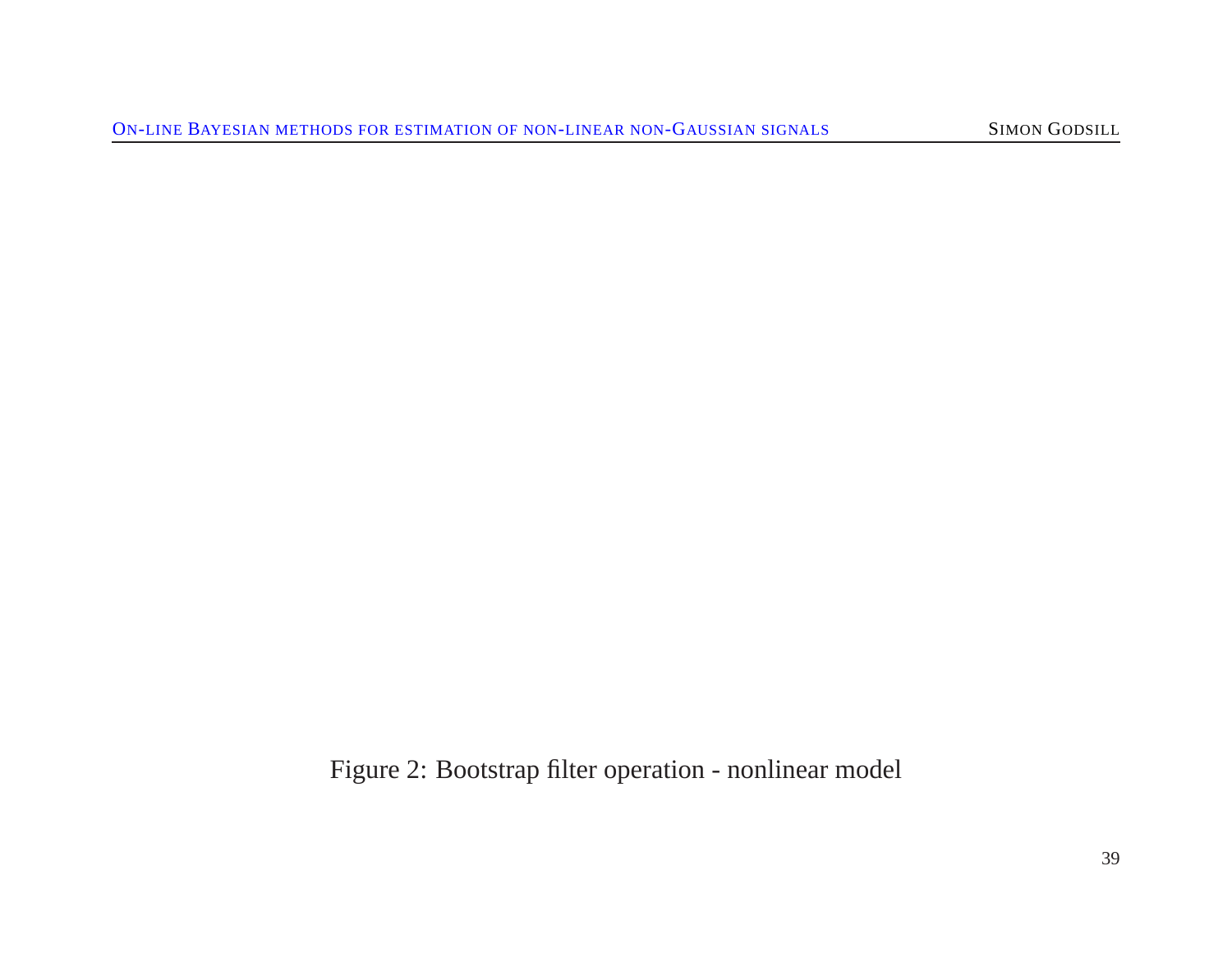#### GENERAL SEQUENTIAL IMPORTANCE SAMPLING

We can do better in many cases than the basic bootstrap filter, by choosing a better importance function. Consider now the following modified updates:

**Step 0':**

$$
q(x_t, x_{t+1} | y_{0:t+1}) = p(x_t | y_{0:t}) q(x_{t+1} | x_t, y_{0:t+1})
$$

**Step 2':**

$$
p(x_t, x_{t+1}|y_{0:t+1}) = \frac{g(y_{t+1}|x_{t+1})f(x_{t+1}|x_t)p(x_t|y_{0:t})}{p(y_{t+1}|y_{0:t})}
$$

We now consider  $q(x_t, x_{t+1}|y_{0:t+1})$  to be an importance function for  $p(x_t, x_{t+1}|y_{0:t+1})$ .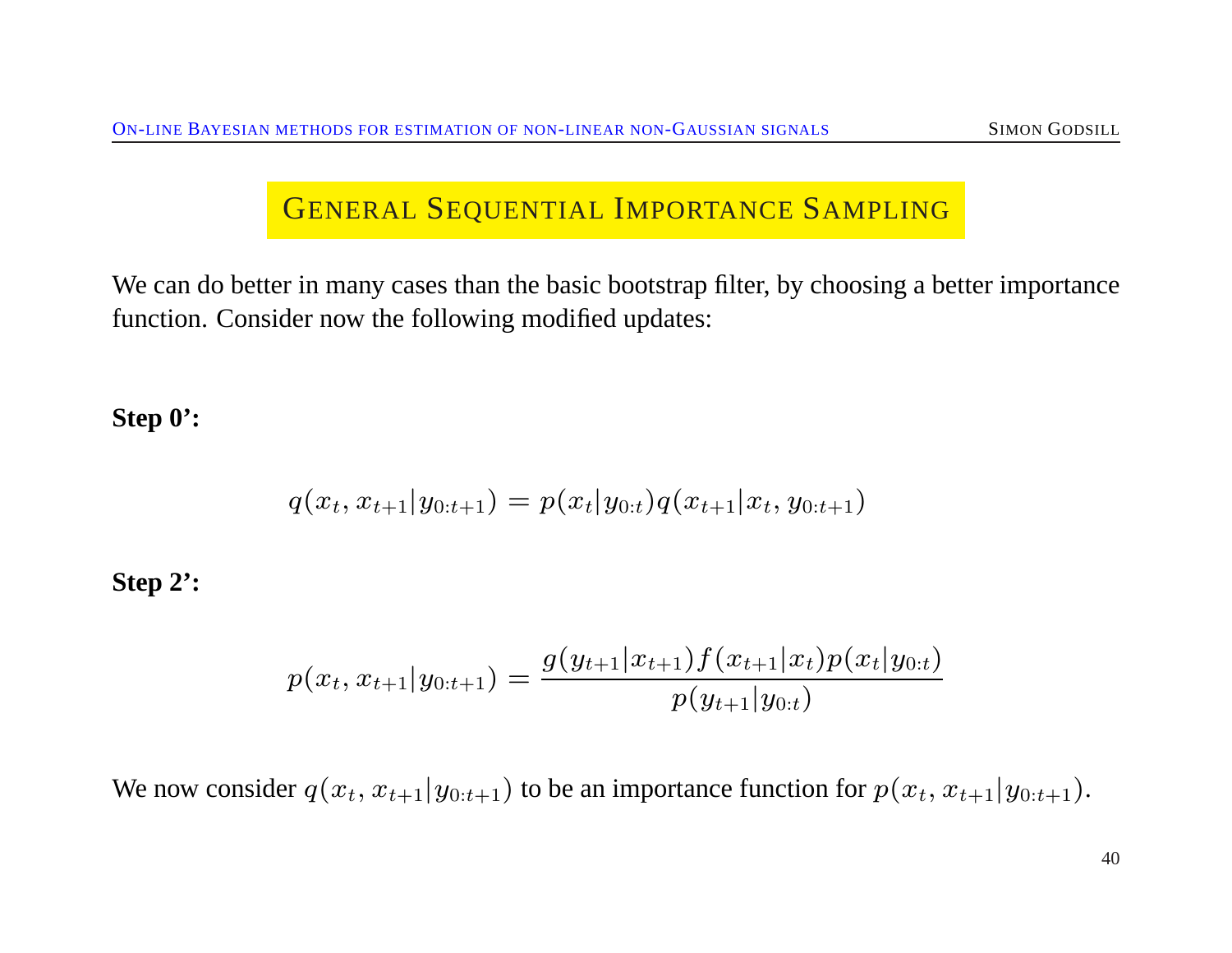The importance weight for **Step 2'** is hence modified to:

$$
w_{t+1}^{(i)} \propto w_t^{(i)} \frac{g(y_{t+1}|x_{t+1}^{(i)}) f(x_{t+1}^{(i)}|x_t^{(i)})}{q(x_{t+1}^{(i)}|x_t^{(i)})}
$$
(28)

This is the general sequential importance (SIS) sampling method ((Liu and Chen, 1998), (Doucet, Godsill and Andrieu, 2000)).

Important special cases:

- $q(x_{t+1}|x_t) = f(x_{t+1}|x_t)$  bootstrap filter (Gordon et al., 1993)(Kitagawa, 1996) -'prior' sampling
- $q(x_{t+1}|x_t) = p(x_{t+1}|x_t, y_{t+1})$  sequential imputations (Liu and Chen, 1995) optimal importance function (Doucet et al., 2000).

Repeated application over time (without resampling) leads to degeneracy of the weights - all the mass becomes concentrated on a few  $i$  - hence estimates are poor.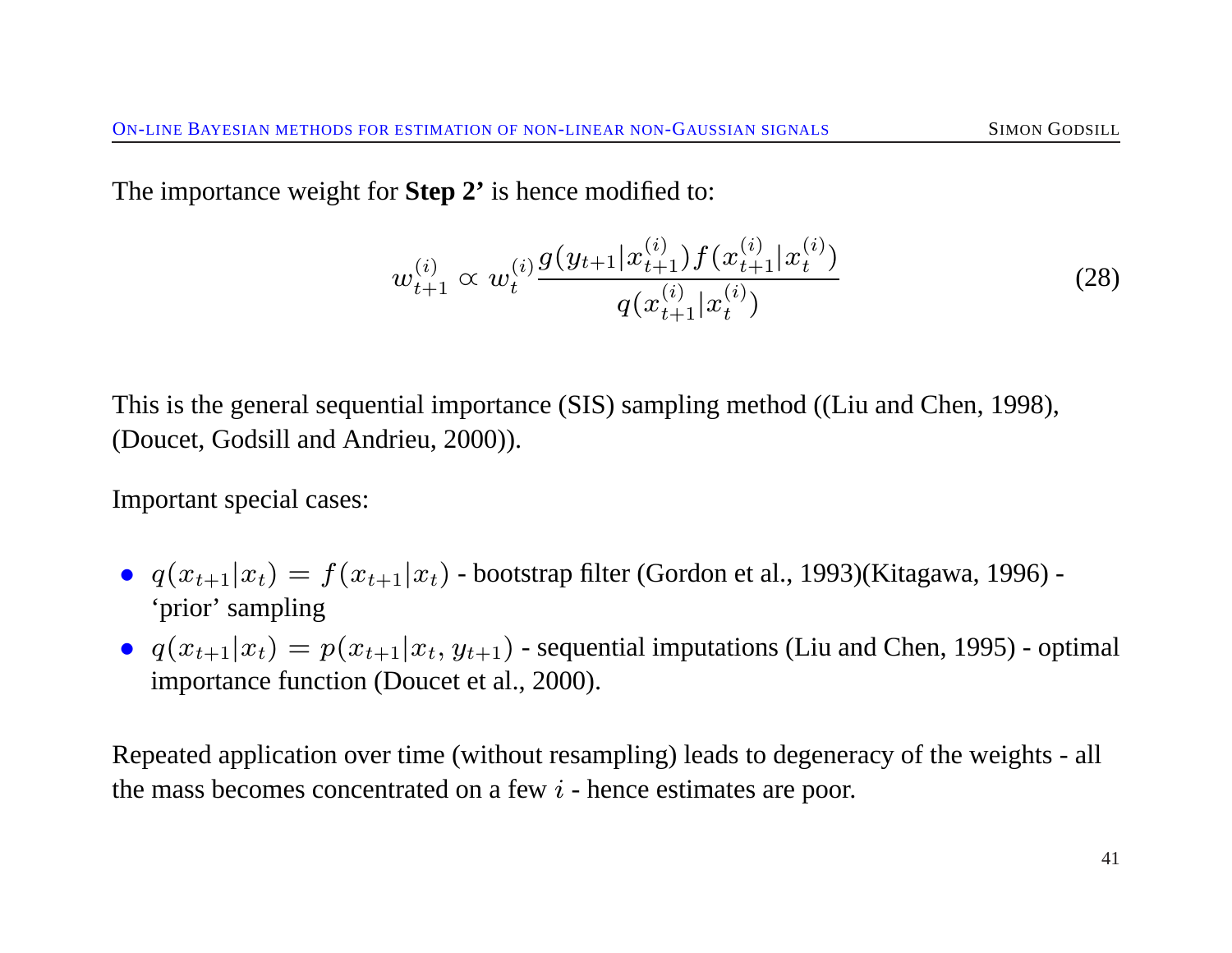The resampling procedure (choosing  $x_{t+1}^{(i)}$  with probability  $w_{t+1}^{(i)}$ ) alleviates this - SIR (?).

eg. Measure degeneracy by estimating the variance of  $w_{t+1}^{(i)}$  - since reduction in effective sample size is approximately  $(1+var(w_{t+1}^{(i)}))$ .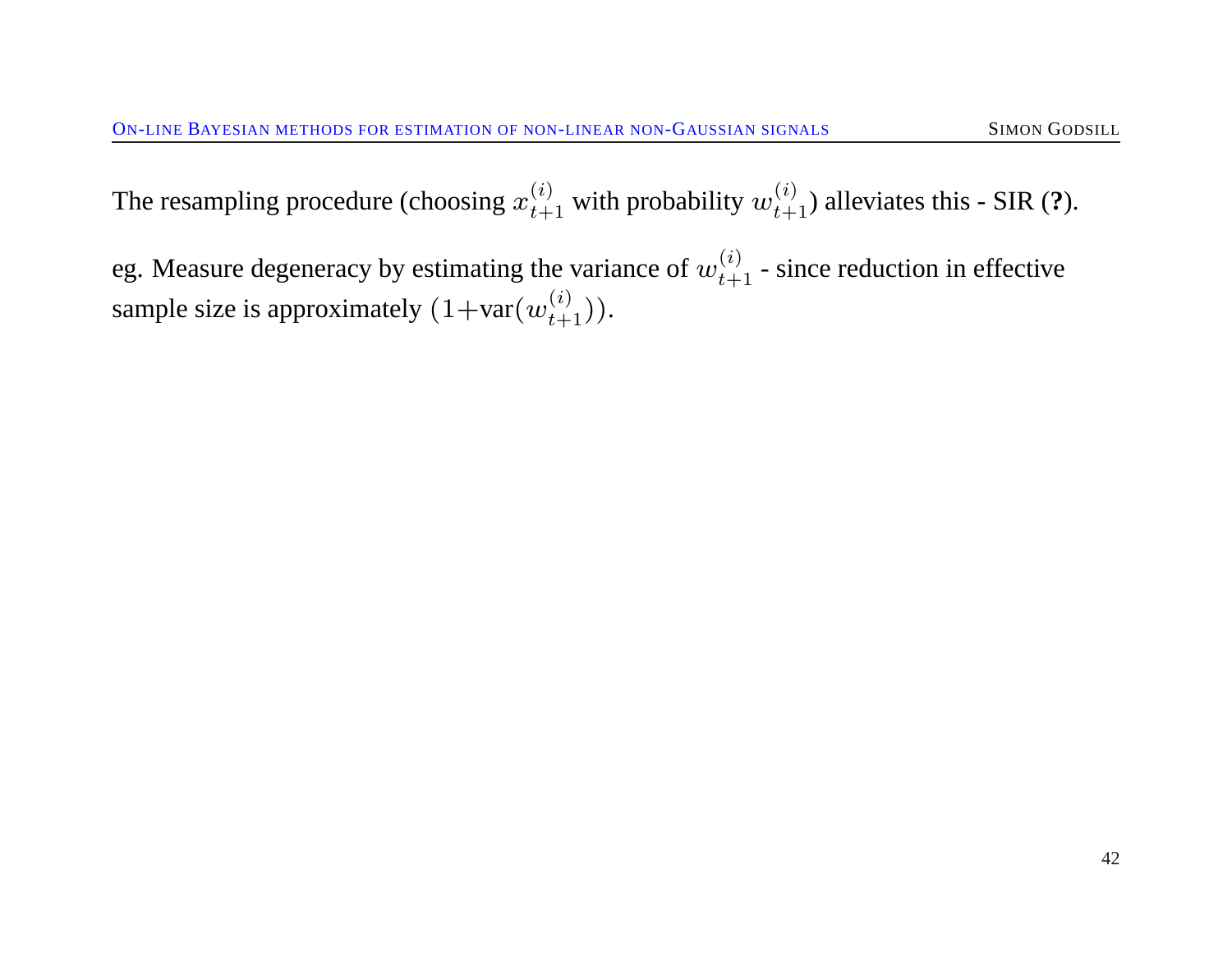The algorithm is now modified to:

For  $t = 0, 2..., T$ For  $i = 1, 2, ..., N$  $x_{t+1}^{(i)} \sim q(x_{t+1}^{(i)} | x_t^{(i)}$  $\left( \begin{smallmatrix} t \ t \end{smallmatrix} \right), y_{0:t+1})$  $w_{t+1}^{(i)} \varpropto w_{t}^{(i)}$ t  $g(y_{t+1}|x_{t+1}^{(i)})f(x_{t+1}^{(i)}|x_t^{(i)}$  $\binom{t}{t}$  $q(x_{t+1}^{(i)}|x_t^{(i)}$  $t^{(t)}$ ,  $y_{0:t+1}$ 

End

$$
\quad \text{For } i=1,2,...,N
$$

(Optional) Resample  $x_{t+1}^{(i)}$  with probability  $w_{t+1}^{(i)}$ . Set  $w_{t+1}^{(i)} = 1/N$ 

End

End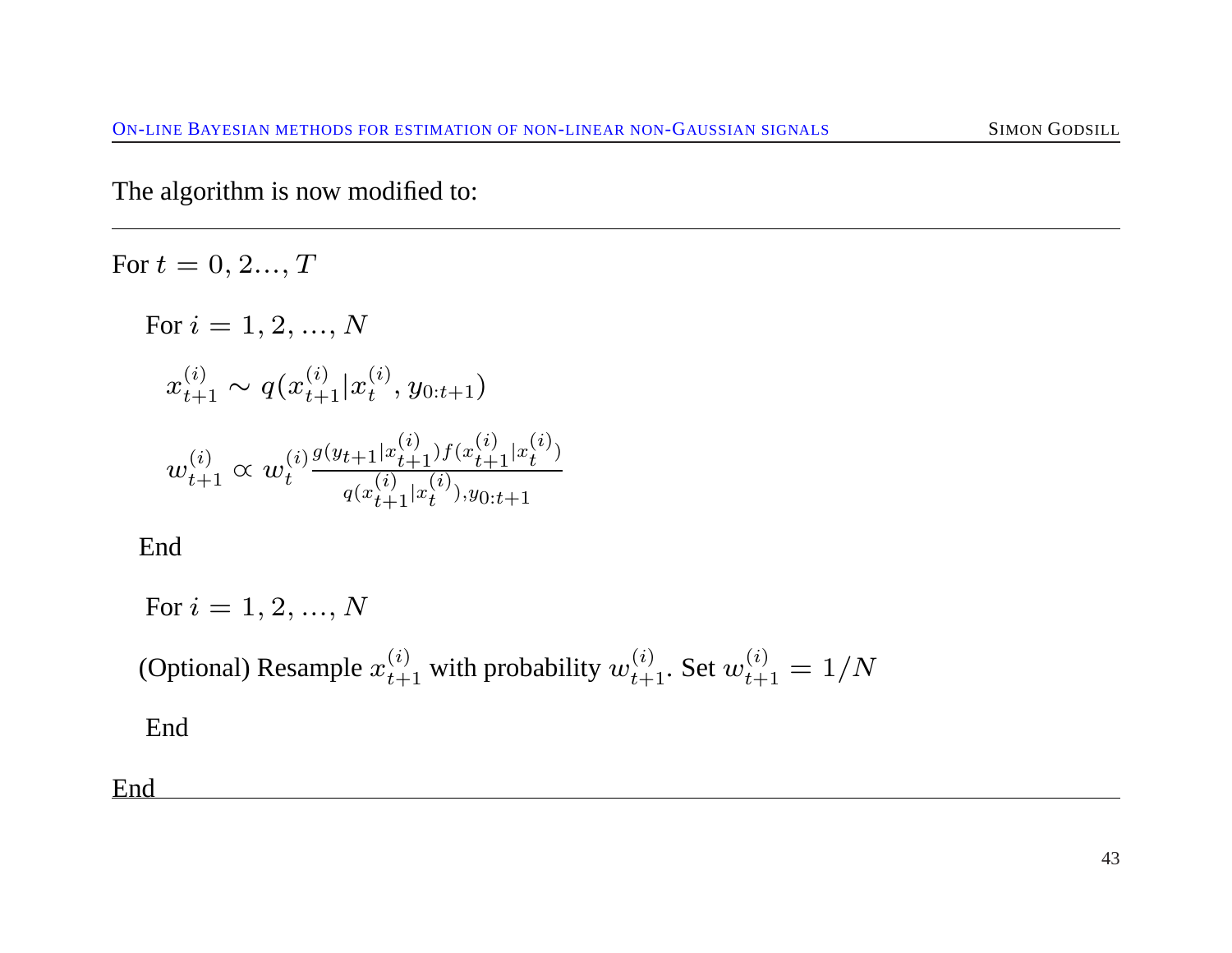#### RECENT DEVELOPMENTS

Some (biased!) pointers to recent advances in algorithms:

- **Auxiliary particle filters** (Pitt and Shephard, 1999). The idea here is to presample the time t particles according to their importance at time  $t + 1$  - see (Godsill and Clapp, 2001) for further discussion.
- **Rao-Blackwellised particle filters** (Doucet et al., 2000). The idea here is to marginalise any tractable parameters (e.g. conditionally linear- Gaussian or Hidden Markov Model (HMM)). The system is no longer Markovian and weights are modified accordingly. Similar idea to the 'Mixture Kalman filter' (Liu and Chen, 2000).
- **MCMC particle filters** (Gilks and Berzuini, 2000)(MacEachern, Clyde and Liu, 1999). See also annealed particle filters (Godsill and Clapp, 2001).
- **Particle smoothers** these sample from the entire state trajectory  $p(x_{0:t}|y_{0:t})$ . The can be implemented in a particle filtering/ backwards particle smoothing framework, see  $(Fong, Godsill, Doucet and West, 2002)$ (Hürzeler and Künsch, 2000)(Kitagawa, 1996)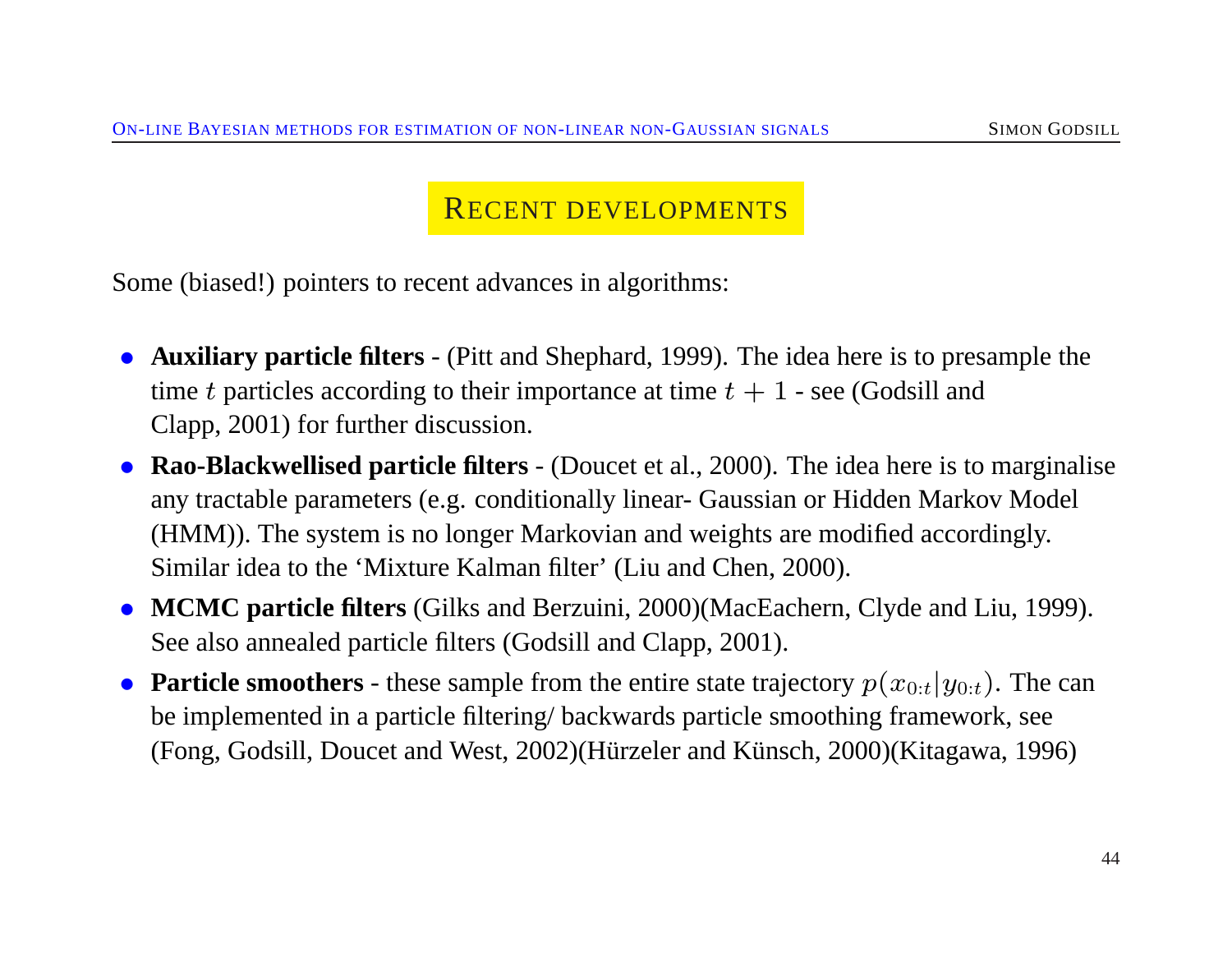### MONTE CARLO FILTERING - HISTORY

- Automatic control problems (Handschin and Mayne, 1969; Handschin, 1970; Akashi and Kumamoto, 1977; Akashi and Kumamoto, 1975; Zaritskii, Svetnik and Shimelevich, 1975)
- Statistical developments (West, 1993)(Mueller, 1992)(**?**)(Liu and Chen, 1995)(Liu and Chen, 1998)
- Recent review material: (Doucet et al., 2000; Doucet, De Freitas and Gordon, 2001)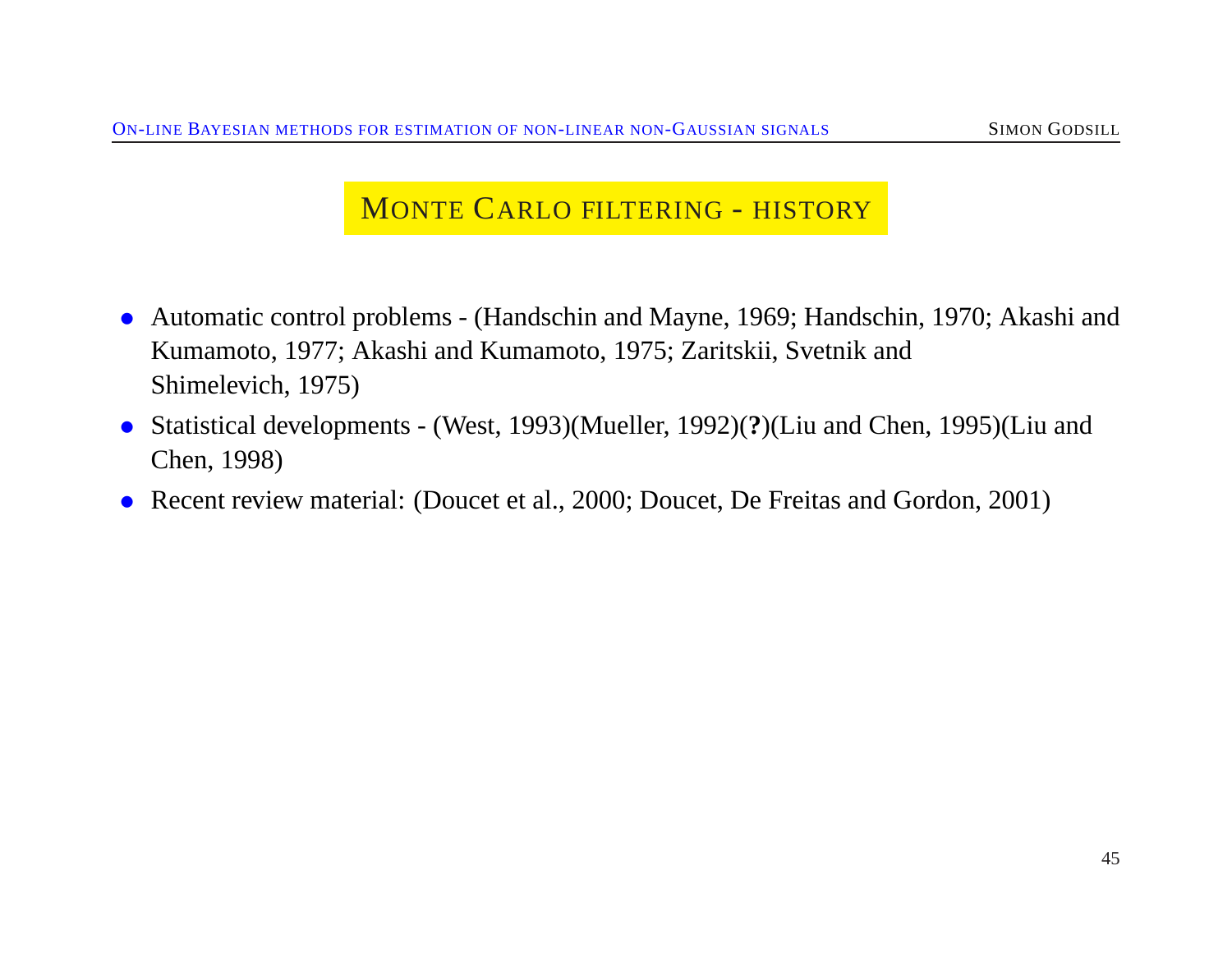### MONTE CARLO FILTERING - THEORY

The theory of particle filtering is now quite well developed, although it remains a research topic still for mathematicians. For example, the empirical particle measure converges almost surely to  $p(x_t|y_{0:t})$  for all  $t > 0$  as  $N \to \infty$  under quite general conditions on the state space model. Moreover, rates of convergence to zero have been established for mean squared error with respect to this filtering density. Hence particle filters are rigorously validated as a means for tracking the distribution of, and estimating the value of a hidden state over time. Some recent advances in convergence analysis can be found in Del Moral (1996), Del Moral (1998), Crisan, Del Moral and Lyons (1999), Crisan and Lyons (1999), Crisan and Doucet (2000), Crisan (2001).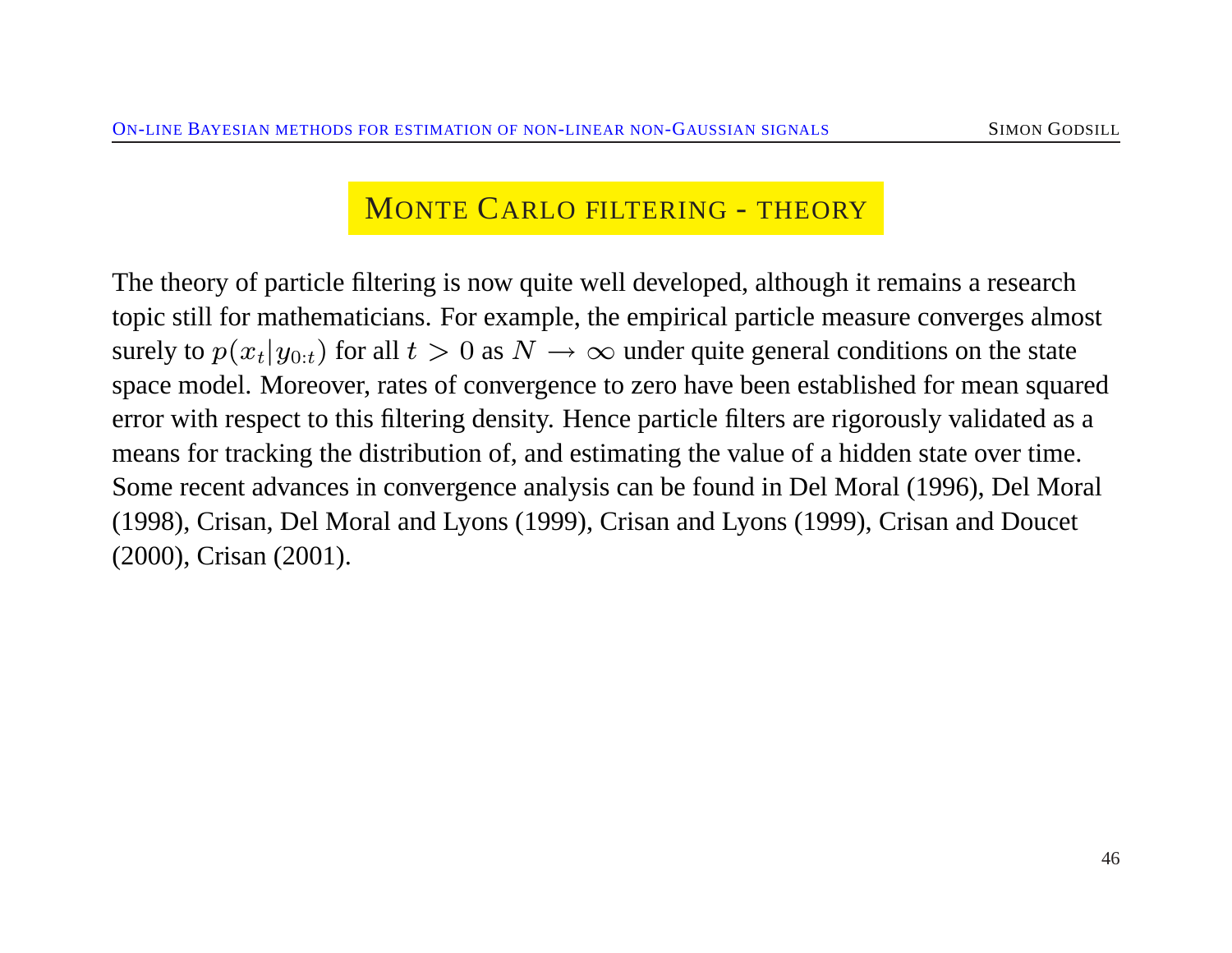#### **References**

- Akashi, H. and Kumamoto, H.: 1975, Construction of discrete-time nonlinear filter by Monte Carlo methods with variance-reducing techniques, Systems and Control **19**, 211–221. In Japanese.
- Akashi, H. and Kumamoto, H.: 1977, Random sampling approach to state estimation in switching environments, Automatica **13**, 429–434.
- Anderson, B. D. and Moore, J. B.: 1979, Optimal Filtering, Prentice-Hall, New Jersey.
- Crisan, D.: 2001, Parficle filters a theoretical perspective, in A. Doucet, J. F. G. De Freitas and N. J. Gordon (eds), Sequential Monte Carlo Methods in Practice, New York: Springer-Verlag.
- Crisan, D., Del Moral, P. and Lyons, T.: 1999, Discrete filtering using branching and interacting particle systems, Markov proc. & rel. flds. **5**(3), 293–318.
- Crisan, D. and Doucet, A.: 2000, Convergence of sequential Monte Carlo methods, Technical Report CUED/F-INFENG/TR.381, Cambridge University Engineering Department.
- Crisan, D. and Lyons, T.: 1999, A particle approximation of the solution of the Kushner-Stratonovich equation, Prob. theor. & rel. flds. **5**(3), 293–318.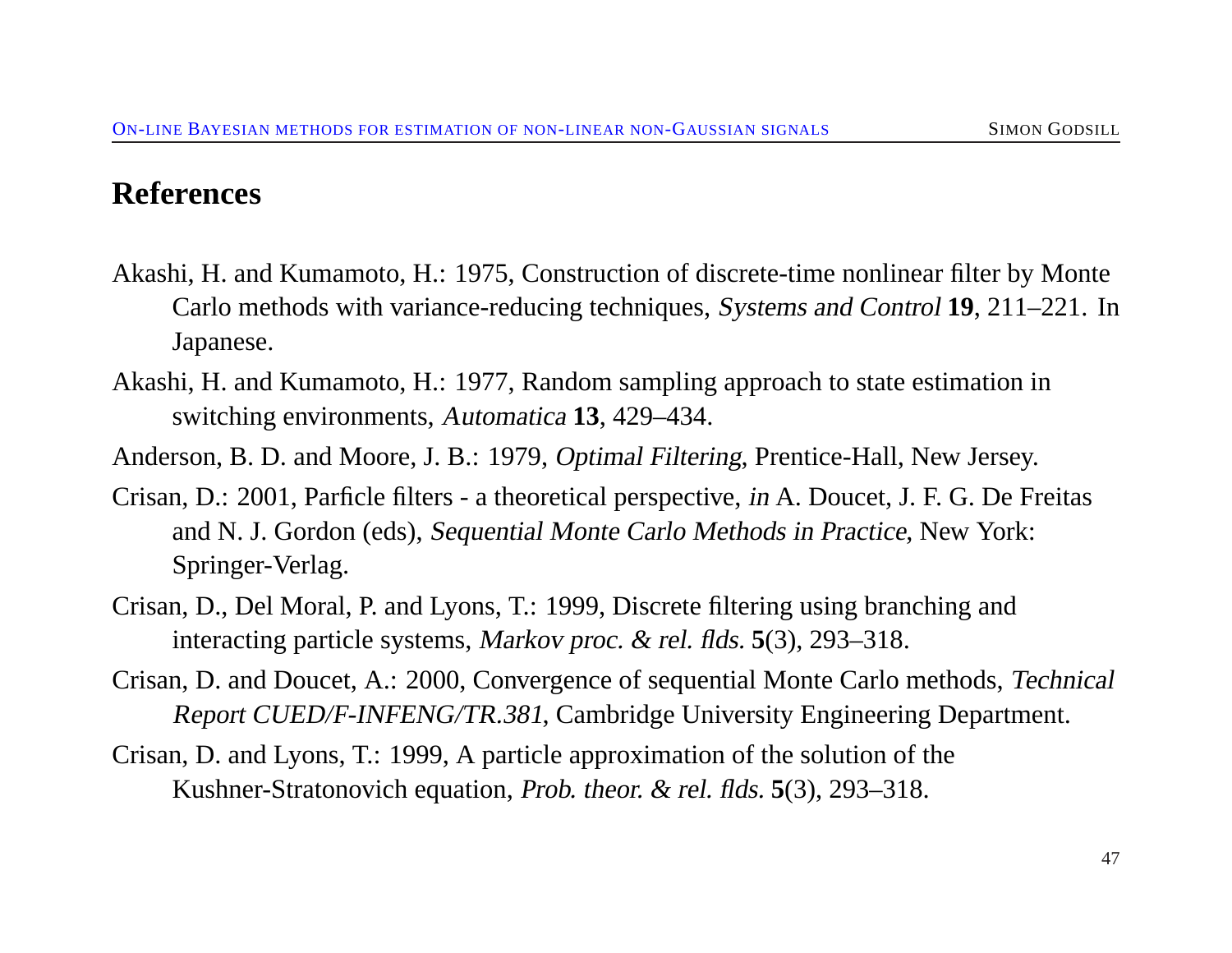- Del Moral, P.: 1996, Non-linear filtering: interacting particle solution, Markov proc. & rel. flds. **2**(4), 555–580.
- Del Moral, P.: 1998, Measure valued processes and interacting particle systems, Ann. Appl. Prob. **8**(2), 438–495.
- Doucet, A., De Freitas, J. F. G. and Gordon, N. J. (eds): 2001, Sequential Monte Carlo Methods in Practice, New York: Springer-Verlag.
- Doucet, A., Godsill, S. J. and Andrieu, C.: 2000, On sequential Monte Carlo sampling methods for Bayesian filtering, Statistics and Computing **10**, 197–208.
- Fong, W., Godsill, S. J., Doucet, A. and West, M.: 2002, Monte carlo smoothing with application to speech enhancement, IEEE Trans. on Signal Processing . Special issue on Monte Carlo Methods.
- Gilks, W. R. and Berzuini, C.: 2000, Following a moving target Monte Carlo inference for dynamic Bayesian models, J. R. Statist. Soc. <sup>B</sup> **63**, 1–20.
- Godsill, S. J. and Clapp, T. C.: 2001, Improvement strategies for Monte Carlo particle filters, in A. Doucet, J. F. G. De Freitas and N. J. Gordon (eds), Sequential Monte Carlo Methods in Practice, New York: Springer-Verlag.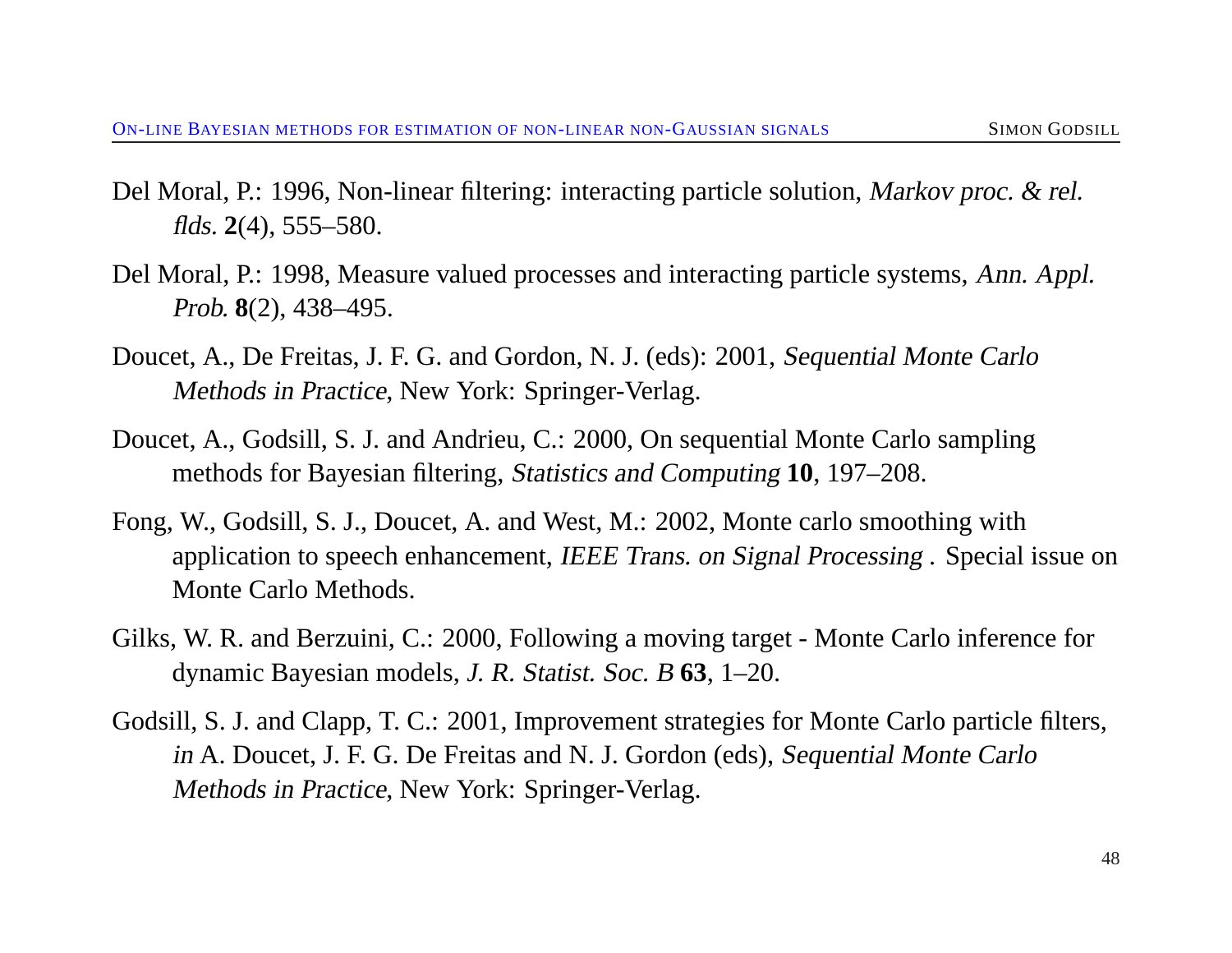- Gordon, N. J., Salmond, D. J. and Smith, A. F. M.: 1993, Novel approach to nonlinear/non-Gaussian Bayesian state estimation, IEE Proceedings-F **140**(2), 107–113.
- Handschin, J. E.: 1970, Monte Carlo techniques for prediction and filtering of non-linear stochastic processes, Automatica **6**, 555–563.
- Handschin, J. E. and Mayne, D. Q.: 1969, Monte Carlo techniques to estimate the conditional expectation in multi-stage non-linear filtering, Int. J. Control **9**, 547–559.
- Harvey, A.: 1989, Forecasting, Structural Time Series Models and the Kalman Filter, Cambridge University Press.
- Hürzeler, M. and Künsch, H. R.: 2000, Monte Carlo approximations for general state space models, J. Comp. Graph. Statist. **7**(2), 175–193.
- Jazwinski, A.: 1970, Stochastic processes and filtering theory, New York: Academic Press.
- Kitagawa, G.: 1996, Monte Carlo filter and smoother for nonlinear non-Gaussian state space models, J. Comp. Graph. Statist. **5**, 1–25.
- Liu, J. S. and Chen, R.: 1995, Blind deconvolution via sequential imputations, J. Am. Statist. Assoc. **90**(430), 567–576.
- Liu, J. S. and Chen, R.: 1998, Sequential Monte Carlo methods for dynamical systems, J. Am. Statist. Assoc. **93**, 1032–44.